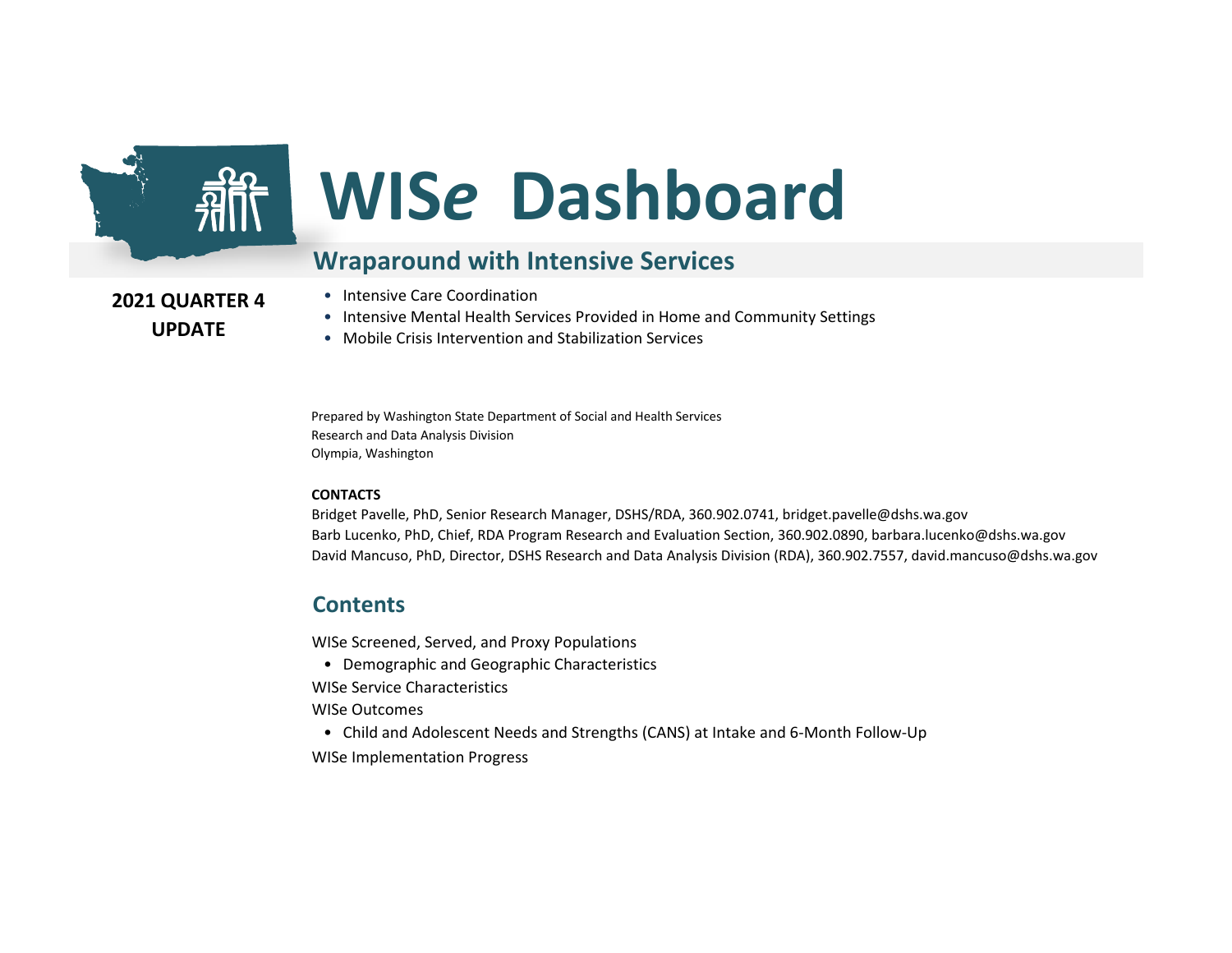# **WIS***e* **Screened, Served, and Proxy Populations**

July 2014 to March 2021 (cumulative since WISe program began)

#### **Demographic and Geographic Characteristics**

|                                                    | <b>SCREENED for WISe</b> |          |                          |                |                          |          |                          |          | <b>SERVED by WISe</b> |          |                   |          |
|----------------------------------------------------|--------------------------|----------|--------------------------|----------------|--------------------------|----------|--------------------------|----------|-----------------------|----------|-------------------|----------|
|                                                    | <b>ALL YOUTH</b>         |          | <b>SUBGROUP</b>          |                | <b>SUBGROUP</b>          |          | <b>SUBGROUP</b>          |          | <b>ALL YOUTH</b>      |          |                   |          |
|                                                    | <b>SCREENED FOR</b>      |          | <b>Referral Outcome:</b> |                | <b>Referral Outcome:</b> |          | <b>Referral Outcome:</b> |          | <b>RECEIVING WISe</b> |          | <b>WISe PROXY</b> |          |
|                                                    | <b>WISe SERVICES</b>     |          | Outpatient/Other         |                | <b>CLIP/BRS</b>          |          | <b>WISe</b>              |          | <b>SERVICES</b>       |          | (SFY 2015)        |          |
|                                                    |                          | PERCENT  |                          | <b>PERCENT</b> |                          | PERCENT  |                          | PERCENT  |                       | PERCENT  |                   | PERCENT  |
|                                                    | <b>NUMBER</b>            | OF TOTAL | <b>NUMBER</b>            | OF TOTAL       | <b>NUMBER</b>            | OF TOTAL | <b>NUMBER</b>            | OF TOTAL | <b>NUMBER</b>         | OF TOTAL | <b>NUMBER</b>     | OF TOTAL |
| Gender                                             |                          |          |                          |                |                          |          |                          |          |                       |          |                   |          |
| Female                                             | 8,228                    | 42.9%    | 1,135                    | 43.4%          | 214                      | 36.5%    | 6,879                    | 43.1%    | 6,272                 | 43.2%    | 12,102            | 48.2%    |
| Male                                               | 10,941                   | 57.1%    | 1,483                    | 56.6%          | 372                      | 63.5%    | 9,086                    | 56.9%    | 8,234                 | 56.8%    | 12,988            | 51.8%    |
| <b>Age Group</b>                                   |                          |          |                          |                |                          |          |                          |          |                       |          |                   |          |
| $0 - 4$                                            | 569                      | 3.0%     | 78                       | 3.0%           | 15                       | 2.6%     | 476                      | 3.0%     | 373                   | 2.6%     | 807               | 3.2%     |
| $5 - 11$                                           | 7,471                    | 39.0%    | 1,057                    | 40.4%          | 152                      | 25.9%    | 6,262                    | 39.2%    | 5,729                 | 39.5%    | 5,269             | 21.0%    |
| $12 - 17$                                          | 10,581                   | 55.2%    | 1,381                    | 52.8%          | 389                      | 66.4%    | 8,811                    | 55.2%    | 7,966                 | 54.9%    | 13,275            | 52.9%    |
| 18-20                                              | 548                      | 2.9%     | 102                      | 3.9%           | 30                       | 5.1%     | 416                      | 2.6%     | 438                   | 3.0%     | 5,739             | 22.9%    |
| Race/Ethnicity                                     |                          |          |                          |                |                          |          |                          |          |                       |          |                   |          |
| Non-Hispanic White                                 | 8,773                    | 45.8%    | 1,207                    | 46.1%          | 202                      | 34.5%    | 7,364                    | 46.1%    | 6,714                 | 46.3%    | 11,603            | 46.2%    |
| Minority                                           | 10,396                   | 54.2%    | 1,411                    | 53.9%          | 384                      | 65.5%    | 8,601                    | 53.9%    | 7,792                 | 53.7%    | 13,487            | 53.8%    |
| Minority Category (not mutually exclusive)         |                          |          |                          |                |                          |          |                          |          |                       |          |                   |          |
| Hispanic                                           | 4,691                    | 24.5%    | 740                      | 28.3%          | 115                      | 19.6%    | 3,836                    | 24.0%    | 3,454                 | 23.8%    | 5,195             | 20.7%    |
| <b>Black</b>                                       | 2,953                    | 15.4%    | 305                      | 11.7%          | 125                      | 21.3%    | 2,523                    | 15.8%    | 2,338                 | 16.1%    | 3,916             | 15.6%    |
| American Indian/Alaska Native                      | 2,816                    | 14.7%    | 379                      | 14.5%          | 147                      | 25.1%    | 2,290                    | 14.3%    | 2,014                 | 13.9%    | 3,725             | 14.8%    |
| Asian/Pacific Islander                             | 1,272                    | 6.6%     | 155                      | 5.9%           | 37                       | 6.3%     | 1,080                    | 6.8%     | 999                   | 6.9%     | 1,620             | 6.5%     |
| <b>Region</b>                                      |                          |          |                          |                |                          |          |                          |          |                       |          |                   |          |
| <b>Great Rivers</b>                                | 1,531                    | 8.0%     | $-2$                     | $-2$           | $\cdots$ <sup>1</sup>    | $-1$     | 1,327                    | 8.3%     | 1,192                 | 8.2%     | 1,751             | 7.0%     |
| Greater Columbia                                   | 3,319                    | 17.3%    | 605                      | 23.1%          | 90                       | 15.4%    | 2,624                    | 16.4%    | 2,264                 | 15.6%    | 3,265             | 13.0%    |
| <b>King County</b>                                 | 1,704                    | 8.9%     | 90                       | 3.4%           | 98                       | 16.7%    | 1,516                    | 9.5%     | 1,711                 | 11.8%    | 4,525             | 18.0%    |
| North Central                                      | 786                      | 4.1%     | $-2$                     | $---2$         | $\mathbf{L}^{-1}$        | $-1$     | 590                      | 3.7%     | 497                   | 3.4%     | 1,155             | 4.6%     |
| North Sound                                        | 2,598                    | 13.6%    | 348                      | 13.3%          | 98                       | 16.7%    | 2,152                    | 13.5%    | 1,997                 | 13.8%    | 3,287             | 13.1%    |
| <b>Pierce County</b>                               | 2,347                    | 12.2%    | 160                      | 6.1%           | 91                       | 15.5%    | 2,096                    | 13.1%    | 1,870                 | 12.9%    | 3,157             | 12.6%    |
| Salish                                             | 1,074                    | 5.6%     | 224                      | 8.6%           | 17                       | 2.9%     | 833                      | 5.2%     | 751                   | 5.2%     | 1,401             | 5.6%     |
| Southwest                                          | 1,636                    | 8.5%     | 181                      | 6.9%           | 65                       | 11.1%    | 1,390                    | 8.7%     | 1,073                 | 7.4%     | 2,037             | 8.1%     |
| Spokane Region                                     | 2,527                    | 13.2%    | 458                      | 17.5%          | 65                       | 11.1%    | 2,004                    | 12.6%    | 1,735                 | 12.0%    | 3,272             | 13.0%    |
| <b>Thurston Mason</b>                              | 1,647                    | 8.6%     | 166                      | 6.3%           | 48                       | 8.2%     | 1,433                    | 9.0%     | 1,416                 | 9.8%     | 1,240             | 4.9%     |
| <b>TOTAL POPULATION with linked data available</b> | 19,169                   |          | 2,618                    |                | 586                      |          | 15,965                   |          | 14,506                |          | 25,090            |          |
| <b>TOTAL POPULATION</b>                            | 19,313                   |          | 2,644                    |                | 601                      |          | 16,068                   |          | 14,580                |          | 25,090            |          |

DATA SOURCE: List of youth screened and referral outcomes from BHAS data, list of youth receiving WISe and in WISe proxy from administrative data (based on service encounters). Characteristics of all three populations from Number of youth receiving WISe services may be underestimated due to data completeness issues.

NOTES: Table presents characteristics of youth screened for WISe and receiving WISe Services in time period identified as well as those in the WISe Proxy in SFY 2015. For youth screened more than once for WISe services, ty into reflects the following hierarchy: (1) WISe; (2) CLIP/BRS; (3) Outpatient/Other. For youth screened for WISe, index month is month of screen (or, in the case of multiple screens, first screen in the date range resultin For youth receiving WISe services, index month is the first month in the date range in which youth received services (even if services began in a prior fiscal year). For youth in WISe proxy, index month is first month of M Regions reflect HCA managed care regions as of January 2019. Region assignment is based on location of residence in index month for proxy, and region of screening or service for screened and served populations. Due to data youth screened and/or served could not yet be linked with administrative data. <sup>1</sup>In order to protect the privacy of individuals, cells in this data product that contain small numbers from 1 to 10 are not displayed. <sup>2</sup>Som been suppressed to ensure that cells with small numbers cannot be recalculated.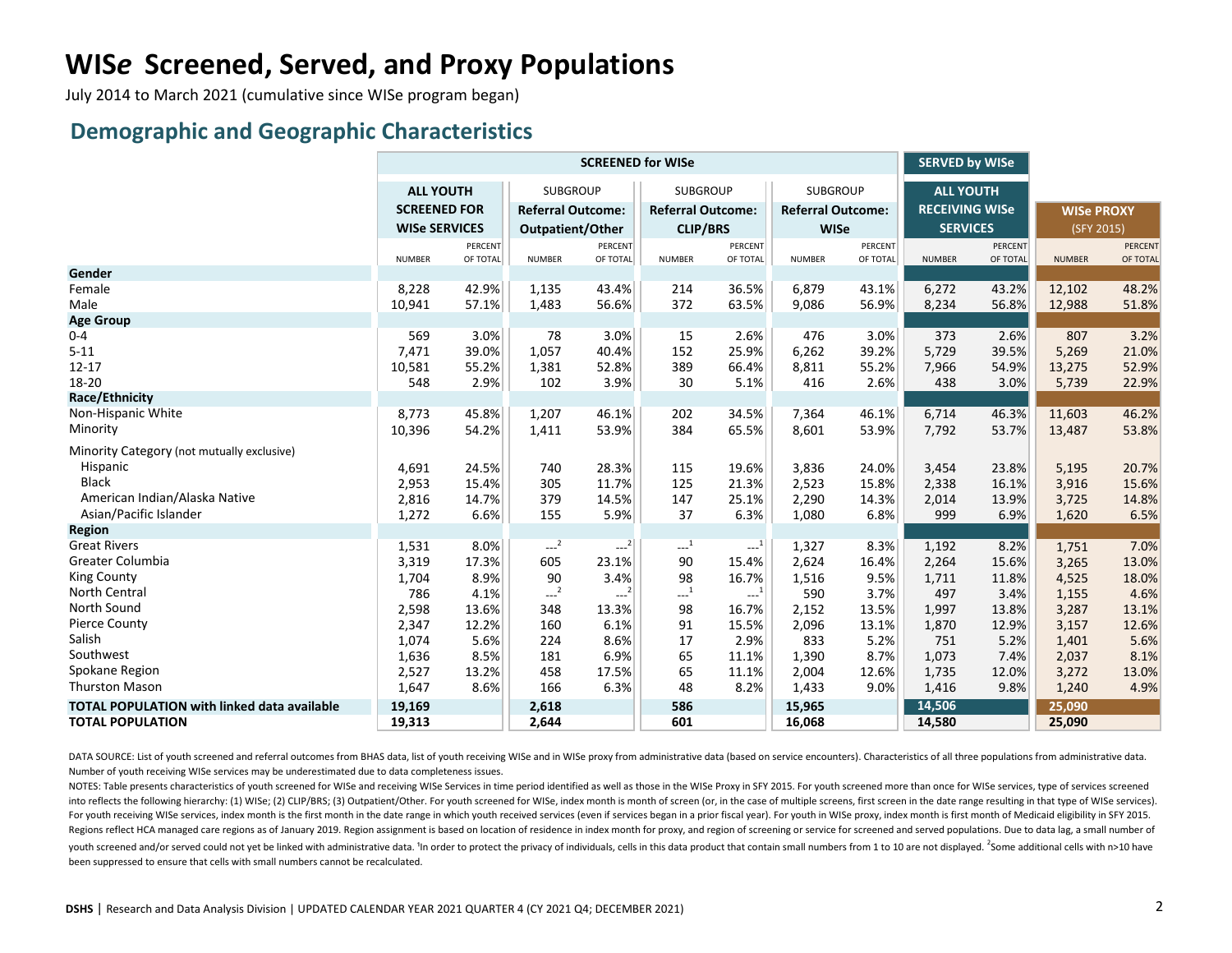# **WIS***e* **Screened, Served, and Proxy Populations**

April 2020 to March 2021 (last 4 quarters of data available)

#### **Demographic and Geographic Characteristics**

|                                                    | <b>SCREENED for WISe</b> |          |                          |                                |                                                    |                       |                          |          | <b>SERVED by WISe</b> |          |                   |          |
|----------------------------------------------------|--------------------------|----------|--------------------------|--------------------------------|----------------------------------------------------|-----------------------|--------------------------|----------|-----------------------|----------|-------------------|----------|
|                                                    | <b>ALL YOUTH</b>         |          | <b>SUBGROUP</b>          |                                | <b>SUBGROUP</b>                                    |                       | <b>SUBGROUP</b>          |          | <b>ALL YOUTH</b>      |          |                   |          |
|                                                    | <b>SCREENED FOR</b>      |          | <b>Referral Outcome:</b> |                                | <b>Referral Outcome:</b>                           |                       | <b>Referral Outcome:</b> |          | <b>RECEIVING WISe</b> |          | <b>WISe PROXY</b> |          |
|                                                    | <b>WISe SERVICES</b>     |          | Outpatient/Other         |                                | <b>CLIP/BRS</b>                                    |                       | <b>WISe</b>              |          | <b>SERVICES</b>       |          | (SFY 2015)        |          |
|                                                    |                          | PERCENT  |                          | <b>PERCENT</b>                 |                                                    | PERCENT               |                          | PERCENT  |                       | PERCENT  |                   | PERCENT  |
|                                                    | <b>NUMBER</b>            | OF TOTAL | <b>NUMBER</b>            | OF TOTAL                       | <b>NUMBER</b>                                      | OF TOTAL              | <b>NUMBER</b>            | OF TOTAL | <b>NUMBER</b>         | OF TOTAL | <b>NUMBER</b>     | OF TOTAL |
| Gender                                             |                          |          |                          |                                |                                                    |                       |                          |          |                       |          |                   |          |
| Female                                             | 2,234                    | 45.7%    | 250                      | 44.7%                          | 64                                                 | 29.6%                 | 1,920                    | 46.7%    | 2,760                 | 45.0%    | 12,102            | 48.2%    |
| Male                                               | 2,652                    | 54.3%    | 309                      | 55.3%                          | 152                                                | 70.4%                 | 2,191                    | 53.3%    | 3,375                 | 55.0%    | 12,988            | 51.8%    |
| <b>Age Group</b>                                   |                          |          |                          |                                |                                                    |                       |                          |          |                       |          |                   |          |
| $0 - 4$                                            | 182                      | 3.7%     | $-2$                     | $\left  \frac{2}{\pi} \right $ | $\cdots$ <sup>1</sup>                              | $\cdots$ <sup>1</sup> | 160                      | 3.9%     | 219                   | 3.6%     | 807               | 3.2%     |
| $5 - 11$                                           | 1,830                    | 37.5%    | 219                      | 39.2%                          | 51                                                 | 23.6%                 | 1,560                    | 37.9%    | 2,357                 | 38.4%    | 5,269             | 21.0%    |
| $12 - 17$                                          | 2,680                    | 54.9%    | 288                      | 51.5%                          | 139                                                | 64.4%                 | 2,253                    | 54.8%    | 3,299                 | 53.8%    | 13,275            | 52.9%    |
| 18-20                                              | 194                      | 4.0%     | $-2$                     | $\left  \frac{2}{\pi} \right $ | $-2$                                               | $-2$ <sup>2</sup>     | 138                      | 3.4%     | 260                   | 4.2%     | 5,739             | 22.9%    |
| Race/Ethnicity                                     |                          |          |                          |                                |                                                    |                       |                          |          |                       |          |                   |          |
| Non-Hispanic White                                 | 2,302                    | 47.1%    | 243                      | 43.5%                          | 80                                                 | 37.0%                 | 1,979                    | 48.1%    | 2,937                 | 47.9%    | 11,603            | 46.2%    |
| Minority                                           | 2,584                    | 52.9%    | 316                      | 56.5%                          | 136                                                | 63.0%                 | 2,132                    | 51.9%    | 3,198                 | 52.1%    | 13,487            | 53.8%    |
| Minority Category (not mutually exclusive)         |                          |          |                          |                                |                                                    |                       |                          |          |                       |          |                   |          |
| Hispanic                                           | 1,144                    | 23.4%    | 177                      | 31.7%                          | 40                                                 | 18.5%                 | 927                      | 22.5%    | 1,368                 | 22.3%    | 5,195             | 20.7%    |
| <b>Black</b>                                       | 810                      | 16.6%    | 74                       | 13.2%                          | 43                                                 | 19.9%                 | 693                      | 16.9%    | 1,001                 | 16.3%    | 3,916             | 15.6%    |
| American Indian/Alaska Native                      | 687                      | 14.1%    | 78                       | 14.0%                          | 55                                                 | 25.5%                 | 554                      | 13.5%    | 831                   | 13.5%    | 3,725             | 14.8%    |
| Asian/Pacific Islander                             | 317                      | 6.5%     | 31                       | 5.5%                           | 12                                                 | 5.6%                  | 274                      | 6.7%     | 401                   | 6.5%     | 1,620             | 6.5%     |
| <b>Region</b>                                      |                          |          |                          |                                |                                                    |                       |                          |          |                       |          |                   |          |
| <b>Great Rivers</b>                                | 475                      | 9.7%     | $-2$                     | $---2$                         | $\cdots$ <sup>1</sup>                              | $\mathbb{L}^1$        | 422                      | 10.3%    | 630                   | 10.3%    | 1,751             | 7.0%     |
| Greater Columbia                                   | 711                      | 14.6%    | 135                      | 24.2%                          | 19                                                 | 8.8%                  | 557                      | 13.5%    | 819                   | 13.3%    | 3,265             | 13.0%    |
| <b>King County</b>                                 | 525                      | 10.7%    | 22                       | 3.9%                           | 30                                                 | 13.9%                 | 473                      | 11.5%    | 699                   | 11.4%    | 4,525             | 18.0%    |
| North Central                                      | 207                      | 4.2%     | $-2$                     | $---2$                         | $\begin{smallmatrix} &1\\&\ddots\end{smallmatrix}$ | $\cdots$ <sup>1</sup> | 154                      | 3.7%     | 169                   | 2.8%     | 1,155             | 4.6%     |
| North Sound                                        | 687                      | 14.1%    | 28                       | 5.0%                           | 33                                                 | 15.3%                 | 626                      | 15.2%    | 924                   | 15.1%    | 3,287             | 13.1%    |
| <b>Pierce County</b>                               | 585                      | 12.0%    | 91                       | 16.3%                          | 11                                                 | 5.1%                  | 483                      | 11.7%    | 711                   | 11.6%    | 3,157             | 12.6%    |
| Salish                                             | 317                      | 6.5%     | $-L^2$                   | $---2$                         | $\begin{smallmatrix} &1\\1&\\&\end{smallmatrix}$   | $\cdots$ <sup>1</sup> | 255                      | 6.2%     | 401                   | 6.5%     | 1,401             | 5.6%     |
| Southwest                                          | 369                      | 7.6%     | $-2$                     | $-2$                           | $\sim$ <sup>1</sup>                                | $\mathbf{L}^{-1}$     | 328                      | 8.0%     | 441                   | 7.2%     | 2,037             | 8.1%     |
| Spokane Region                                     | 777                      | 15.9%    | 88                       | 15.7%                          | 93                                                 | 43.1%                 | 596                      | 14.5%    | 827                   | 13.5%    | 3,272             | 13.0%    |
| <b>Thurston Mason</b>                              | 233                      | 4.8%     | $-1$                     | $\sim$ <sup>1</sup>            | $--2$                                              | $-2$                  | 217                      | 5.3%     | 514                   | 8.4%     | 1,240             | 4.9%     |
| <b>TOTAL POPULATION with linked data available</b> | 4,886                    |          | 559                      |                                | 216                                                |                       | 4,111                    |          | 6,135                 |          | 25,090            |          |
| <b>TOTAL POPULATION</b>                            | 4,915                    |          | 565                      |                                | 217                                                |                       | 4,133                    |          | 6,163                 |          | 25,090            |          |

DATA SOURCE: List of youth screened and referral outcomes from BHAS data, list of youth receiving WISe and in WISe proxy from administrative data (based on service encounters). Characteristics of all three populations from Number of youth receiving WISe services may be underestimated due to data completeness issues.

NOTES: Table presents characteristics of youth screened for WISe and receiving WISe Services in time period identified as well as those in the WISe Proxy in SFY 2015. For youth screened more than once for WISe services, ty into reflects the following hierarchy: (1) WISe; (2) CLIP/BRS; (3) Outpatient/Other. For youth screened for WISe, index month is month of screen (or, in the case of multiple screens, first screen in the date range resultin For youth receiving WISe services, index month is the first month in the date range in which youth received services (even if services began in a prior fiscal year). For youth in WISe proxy, index month is first month of M Regions reflect HCA managed care regions as of January 2019. Region assignment is based on location of residence in index month for proxy, and region of screening or service for screened and served populations. Due to data youth screened and/or served could not yet be linked with administrative data. <sup>1</sup>In order to protect the privacy of individuals, cells in this data product that contain small numbers from 1 to 10 are not displayed. Some a been suppressed to ensure that cells with small numbers cannot be recalculated.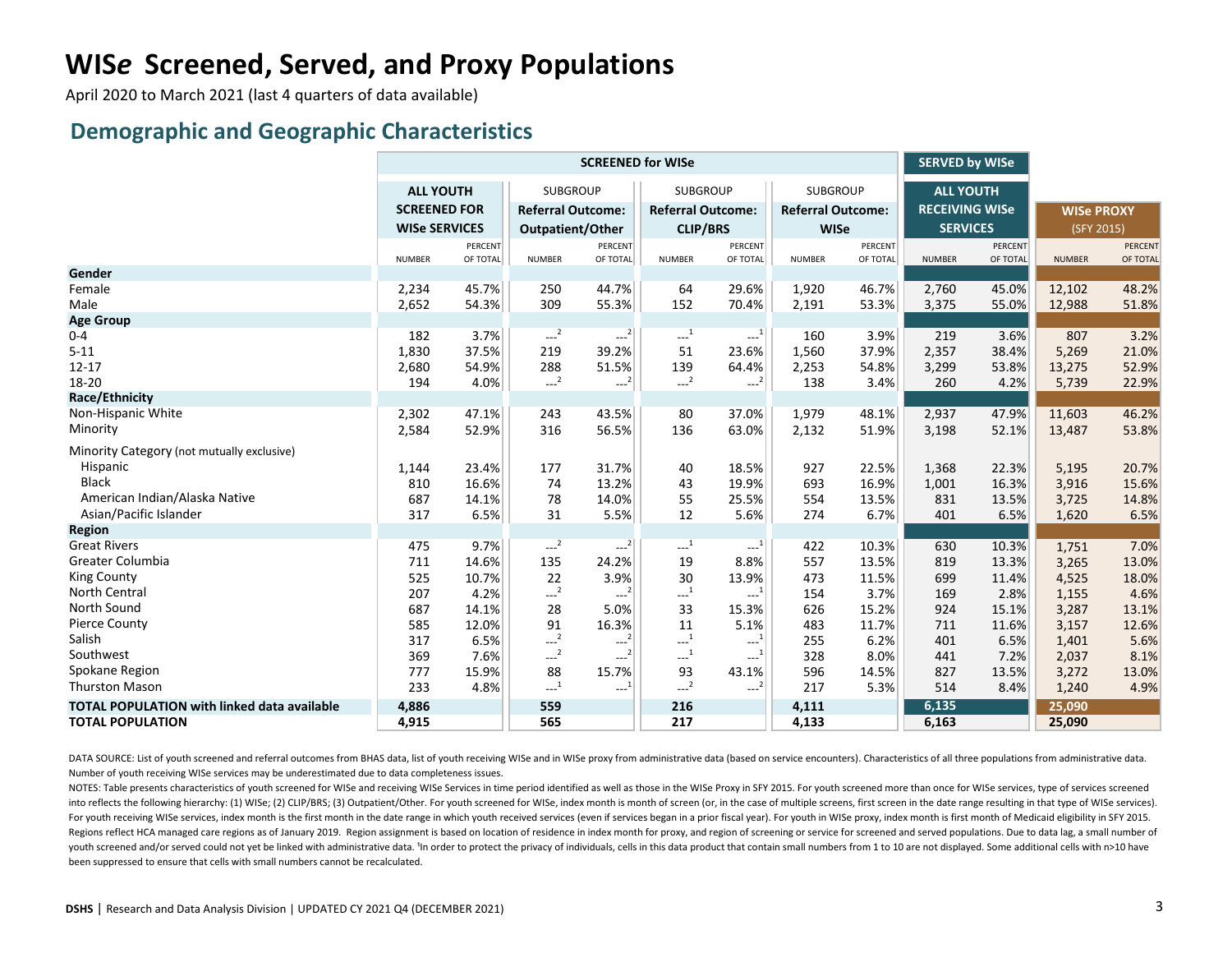July 2014 to March 2021 (cumulative since WISe program began)

|                                                                   | <b>WASHINGTON</b>        |         | <b>BY REGION F</b>  |         |                         |         |                    |           |                      |         |                    |           |
|-------------------------------------------------------------------|--------------------------|---------|---------------------|---------|-------------------------|---------|--------------------|-----------|----------------------|---------|--------------------|-----------|
|                                                                   | <b>ALL WISe SERVICES</b> |         | <b>Great Rivers</b> |         | <b>Greater Columbia</b> |         | <b>King County</b> |           | <b>North Central</b> |         | <b>North Sound</b> |           |
|                                                                   | <b>NUMBER</b>            | PERCENT | <b>NUMBER</b>       | PERCENT | <b>NUMBER</b>           | PERCENT | <b>NUMBER</b>      | PERCENT   | <b>NUMBER</b>        | PERCENT | <b>NUMBER</b>      | PERCENT   |
| <b>Program Totals</b>                                             | WISe began 7/2014        |         | WISe began 8/2014   |         | WISe began 7/2014       |         | WISe began 4/2016  |           | WISe began 1/2016    |         | WISe began 7/2014  |           |
| WISe Clients (unduplicated)                                       | 14,578                   |         | 1,197               |         | 2,268                   |         | 1,721              |           | 495                  |         | 1,989              |           |
| Service Months                                                    | 141,117                  |         | 11,773              |         | 22,139                  |         | 15,962             |           | 4,424                |         | 20,526             |           |
| <b>Service Encounters</b>                                         | 1,737,690                |         | 156,898             |         | 252,064                 |         | 147,450            |           | 44,940               |         | 267,312            |           |
| Hours per Month                                                   | 11.3                     |         | 11.0                |         | 8.8                     |         | 7.3                |           | 7.8                  |         | 12.3               |           |
| Median Length of Stay (months)                                    | $\overline{7}$           |         | $\overline{7}$      |         | 6                       |         | 6                  |           | 6                    |         | 10                 |           |
| Service Location - Average number of hours per WISe service month |                          |         |                     |         |                         |         |                    |           |                      |         |                    |           |
| Outpatient                                                        | 3.1                      | 27.4%   | 3.7                 | 33.8%   | 3.8                     | 42.3%   | 3.1                | 42.4%     | 3.0                  | 38.1%   | 3.9                | 31.9%     |
| Home                                                              | 3.9                      | 34.6%   | 3.0                 | 27.5%   | 2.2                     | 24.3%   | 0.9                | 12.6%     | 2.5                  | 32.3%   | 3.9                | 31.6%     |
| Other                                                             | 3.4                      | 29.7%   | 3.1                 | 28.3%   | 2.1                     | 23.2%   | 2.5                | 34.5%     | 1.2                  | 14.8%   | 3.8                | 30.8%     |
| School                                                            | 0.7                      | 6.4%    | 0.9                 | 7.8%    | 0.6                     | 7.2%    | 0.6                | 7.9%      | 1.0                  | 12.8%   | 0.6                | 4.5%      |
| <b>Residential Care Setting</b>                                   | 0.2                      | 1.5%    | 0.2                 | 1.4%    | 0.2                     | 2.0%    | 0.2                | 2.5%      | 0.1                  | 1.3%    | 0.1                | 1.0%      |
| <b>Correctional Facility</b>                                      | 0.0                      | 0.4%    | 0.1                 | 1.2%    | 0.1                     | 0.9%    | 0.0                | $< 0.1\%$ | 0.1                  | 0.7%    | 0.0                | 0.2%      |
| Service Modality - Average number of hours per WISe service month |                          |         |                     |         |                         |         |                    |           |                      |         |                    |           |
| Individual Tx/Other Intensive Services                            | 4.1                      | 36.5%   | 4.7                 | 42.5%   | 3.3                     | 37.2%   | 2.6                | 35.7%     | 2.5                  | 32.0%   | 2.6                | 21.4%     |
| Individual Treatment Services                                     | 3.7                      | 32.8%   | 4.6                 | 41.5%   | 3.1                     | 35.0%   | 2.6                | 35.6%     | 2.4                  | 30.9%   | 2.6                | 21.4%     |
| <b>Other Intensive Services</b>                                   | 0.4                      | 3.7%    | 0.1                 | 1.0%    | 0.2                     | 2.2%    | 0.0                | 0.1%      | 0.1                  | 1.1%    | 0.0                | $< 0.1\%$ |
| Care Coord./Child & Family Team Mtg.                              | 3.0                      | 26.1%   | 2.2                 | 20.1%   | 2.6                     | 29.5%   | 2.0                | 28.1%     | 1.3                  | 16.3%   | 5.6                | 45.9%     |
| <b>Care Coordination Services</b>                                 | 1.1                      | 10.1%   | 0.4                 | 3.9%    | 1.2                     | 13.5%   | 1.0                | 14.1%     | 0.1                  | 1.3%    | 2.8                | 22.5%     |
| Child And Family Team Meeting                                     | 1.8                      | 16.0%   | 1.8                 | 16.3%   | 1.4                     | 16.0%   | 1.0                | 14.0%     | $1.2\,$              | 14.9%   | 2.9                | 23.3%     |
| <b>Peer Support</b>                                               | 2.1                      | 18.3%   | 2.0                 | 17.8%   | 1.3                     | 14.8%   | $1.2$              | 16.7%     | 3.2                  | 41.3%   | 1.8                | 14.7%     |
| <b>Family Treatment</b>                                           | 0.9                      | 8.1%    | 0.7                 | 6.7%    | 0.4                     | 4.2%    | 0.6                | 8.7%      | 0.1                  | 1.8%    | 0.9                | 7.5%      |
| <b>Crisis Services</b>                                            | 0.3                      | 2.6%    | 0.4                 | 3.4%    | 0.2                     | 2.5%    | 0.1                | 1.5%      | 0.1                  | 1.1%    | 0.2                | 1.5%      |
| <b>Other Mental Health Services</b>                               | 0.8                      | 7.4%    | 0.8                 | 7.3%    | 0.8                     | 9.3%    | 0.6                | 8.7%      | 0.5                  | 7.0%    | 1.0                | 8.3%      |
| <b>Medication Management</b>                                      | 0.2                      | 1.4%    | 0.2                 | 1.4%    | 0.2                     | 1.9%    | 0.1                | 1.5%      | 0.1                  | 1.5%    | 0.2                | 1.8%      |
| Intake Evaluation                                                 | 0.2                      | 1.6%    | 0.2                 | 2.2%    | 0.1                     | 1.6%    | 0.1                | 1.6%      | 0.1                  | 1.2%    | 0.2                | 1.4%      |
| <b>Rehabilitation Case Management</b>                             | 0.1                      | 0.6%    | 0.1                 | 0.7%    | 0.1                     | 1.0%    | 0.0                | < 0.1%    | 0.1                  | 1.3%    | 0.0                | $< 0.1\%$ |
| <b>Group Treatment Services</b>                                   | 0.2                      | 1.5%    | 0.1                 | 0.5%    | 0.2                     | 2.5%    | 0.2                | 2.1%      | 0.0                  | 0.4%    | 0.2                | 1.3%      |
| Therapeutic Psychoeducation                                       | 0.1                      | 0.7%    | 0.0                 | < 0.1%  | 0.0                     | 0.4%    | 0.0                | 0.3%      | 0.0                  | 0.2%    | 0.3                | 2.3%      |
| <b>Interpreter Services</b>                                       | 0.0                      | 0.1%    | 0.0                 | < 0.1%  | 0.0                     | 0.2%    | 0.0                | 0.3%      | 0.0                  | 0.2%    | 0.0                | 0.4%      |
| <b>Medication Monitoring</b>                                      | 0.0                      | < 0.1%  | 0.0                 | < 0.1%  | 0.0                     | < 0.1%  | 0.0                | < 0.1%    | 0.0                  | < 0.1%  | 0.0                | < 0.1%    |
| Involuntary Treatment Investigation                               | 0.0                      | 0.2%    | 0.0                 | 0.1%    | 0.0                     | < 0.1%  | 0.0                | < 0.1%    | 0.0                  | 0.2%    | 0.0                | 0.1%      |
| Psychological Assessment                                          | 0.0                      | 0.2%    | 0.1                 | 1.0%    | 0.0                     | 0.1%    | 0.0                | 0.2%      | 0.0                  | 0.1%    | 0.0                | 0.1%      |
| <b>Engagement And Outreach</b>                                    | 0.0                      | < 0.1%  | 0.0                 | < 0.1%  | 0.0                     | < 0.1%  | 0.0                | < 0.1%    | 0.0                  | < 0.1%  | 0.0                | < 0.1%    |
| All Other Services                                                | $0.1\,$                  | 1.1%    | 0.1                 | 1.0%    | 0.1                     | 1.4%    | 0.2                | 2.6%      | 0.1                  | 1.8%    | 0.1                | 0.9%      |
| Substance Use Disorder Services <sup>1</sup>                      | 0.1                      | 1.1%    | 0.2                 | 2.1%    | 0.2                     | 2.5%    | 0.0                | 0.5%      | 0.0                  | 0.5%    | 0.1                | 0.6%      |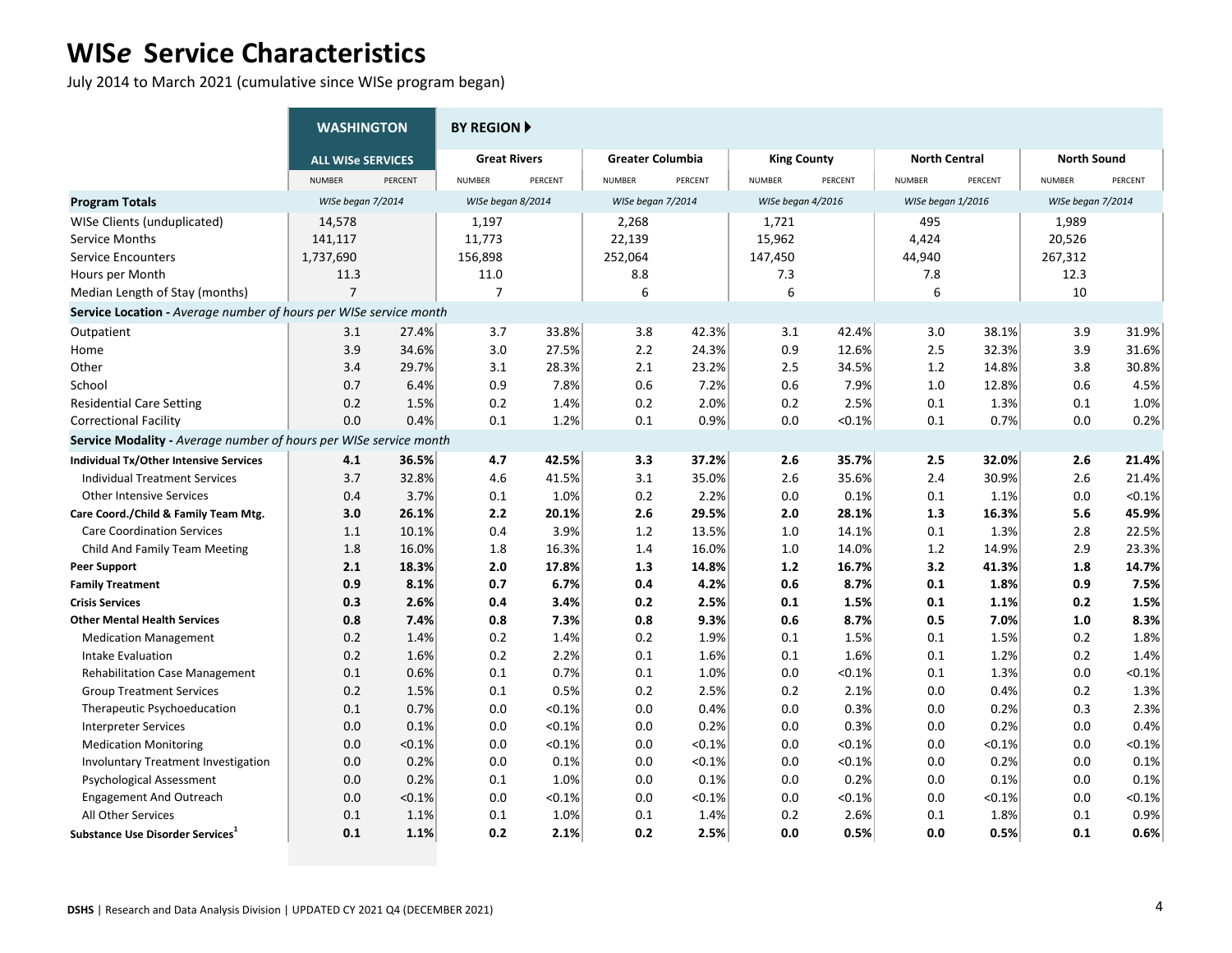July 2014 to March 2021 (cumulative since WISe program began)

| Continued from previous page                                      | <b>WASHINGTON</b>        |                    | <b>BY REGION ▶</b>   |         |                   |         |                   |         |                       |         |                       |         |
|-------------------------------------------------------------------|--------------------------|--------------------|----------------------|---------|-------------------|---------|-------------------|---------|-----------------------|---------|-----------------------|---------|
|                                                                   | <b>ALL WISe SERVICES</b> |                    | <b>Pierce County</b> |         | Salish            |         | Southwest         |         | <b>Spokane Region</b> |         | <b>Thurston Mason</b> |         |
|                                                                   | <b>NUMBER</b>            | PERCENT            | <b>NUMBER</b>        | PERCENT | <b>NUMBER</b>     | PERCENT | <b>NUMBER</b>     | PERCENT | <b>NUMBER</b>         | PERCENT | <b>NUMBER</b>         | PERCENT |
| <b>Program Totals</b>                                             | WISe began 7/2014        |                    | WISe began 7/2014    |         | WISe began 5/2016 |         | WISe began 8/2014 |         | WISe began 6/2015     |         | WISe began 7/2014     |         |
| WISe Clients (unduplicated)                                       | 14,578                   |                    | 1,891                |         | 748               |         | 1,074             |         | 1,764                 |         | 1,431                 |         |
| <b>Service Months</b>                                             | 141,117                  |                    | 17,071               |         | 7,208             |         | 11,372            |         | 17,459                |         | 13,183                |         |
| <b>Service Encounters</b>                                         | 1,737,690                |                    | 218,679              |         | 88,276            |         | 156,945           |         | 231,418               |         | 173,708               |         |
| Hours per Month                                                   | 11.3                     |                    | 16.0                 |         | 11.1              |         | 13.5              |         | 11.6                  |         | 12.2                  |         |
| Median Length of Stay (months)                                    | $\overline{7}$           |                    | 6                    |         | $\overline{7}$    |         | 8                 |         | 7                     |         | 6                     |         |
| Service Location - Average number of hours per WISe service month |                          |                    |                      |         |                   |         |                   |         |                       |         |                       |         |
| Outpatient                                                        | 3.1                      | 27.4%              | 1.6                  | 9.9%    | 3.8               | 34.2%   | 1.6               | 11.8%   | 4.3                   | 37.2%   | 1.9                   | 15.3%   |
| Home                                                              | 3.9                      | 34.6%              | 8.3                  | 52.0%   | 2.6               | 23.1%   | 6.1               | 45.4%   | 3.6                   | 30.9%   | 5.3                   | 43.1%   |
| Other                                                             | 3.4                      | 29.7%              | 5.3                  | 32.9%   | 3.9               | 35.4%   | 4.8               | 35.6%   | 2.3                   | 19.8%   | 4.2                   | 34.2%   |
| School                                                            | 0.7                      | 6.4%               | 0.7                  | 4.1%    | 0.7               | 6.2%    | 0.9               | 6.5%    | 0.9                   | 8.2%    | 0.8                   | 6.3%    |
| <b>Residential Care Setting</b>                                   | 0.2                      | 1.5%               | 0.2                  | 1.0%    | 0.1               | 0.7%    | 0.1               | 0.7%    | 0.4                   | 3.9%    | 0.1                   | 0.6%    |
| <b>Correctional Facility</b>                                      | 0.0                      | 0.4%               | 0.0                  | 0.1%    | 0.0               | 0.4%    | 0.0               | < 0.1%  | 0.0                   | < 0.1%  | 0.1                   | 0.5%    |
| Service Modality - Average number of hours per                    |                          | WISe service month |                      |         |                   |         |                   |         |                       |         |                       |         |
| <b>Individual Tx/Other Intensive Services</b>                     | 4.1                      | 36.5%              | 6.4                  | 40.1%   | 4.3               | 38.7%   | 6.8               | 50.3%   | 5.2                   | 44.9%   | 3.1                   | 25.2%   |
| <b>Individual Treatment Services</b>                              | 3.7                      | 32.8%              | 6.3                  | 39.0%   | 2.6               | 23.6%   | 6.7               | 50.1%   | 3.6                   | 31.1%   | 2.4                   | 19.6%   |
| <b>Other Intensive Services</b>                                   | 0.4                      | 3.7%               | 0.2                  | 1.1%    | 1.7               | 15.1%   | 0.0               | 0.2%    | 1.6                   | 13.8%   | 0.7                   | 5.6%    |
| Care Coord./Child & Family Team Mtg.                              | 3.0                      | 26.1%              | 2.4                  | 15.0%   | 2.4               | 21.8%   | 2.3               | 17.4%   | 2.0                   | 17.1%   | 4.5                   | 36.5%   |
| <b>Care Coordination Services</b>                                 | 1.1                      | 10.1%              | 0.4                  | 2.3%    | 0.7               | 6.6%    | 0.4               | 2.9%    | 0.8                   | 6.9%    | 2.0                   | 16.2%   |
| Child And Family Team Meeting                                     | 1.8                      | 16.0%              | 2.0                  | 12.7%   | 1.7               | 15.2%   | 2.0               | 14.5%   | 1.2                   | 10.1%   | 2.5                   | 20.3%   |
| <b>Peer Support</b>                                               | 2.1                      | 18.3%              | 3.9                  | 24.1%   | 2.0               | 17.6%   | 1.9               | 14.1%   | 2.1                   | 18.1%   | 2.4                   | 19.3%   |
| <b>Family Treatment</b>                                           | 0.9                      | 8.1%               | 2.1                  | 13.1%   | 1.0               | 9.4%    | 1.0               | 7.7%    | 0.5                   | 4.4%    | 1.4                   | 11.6%   |
| <b>Crisis Services</b>                                            | 0.3                      | 2.6%               | 0.6                  | 3.6%    | 0.2               | 1.6%    | 0.6               | 4.5%    | 0.3                   | 2.7%    | 0.2                   | 1.5%    |
| <b>Other Mental Health Services</b>                               | 0.8                      | 7.4%               | 0.6                  | 3.8%    | 0.9               | 8.5%    | 0.7               | 5.0%    | 1.4                   | 12.1%   | 0.5                   | 4.5%    |
| <b>Medication Management</b>                                      | 0.2                      | 1.4%               | 0.1                  | 0.9%    | 0.1               | 1.2%    | 0.2               | 1.7%    | 0.1                   | 1.2%    | 0.1                   | 0.6%    |
| Intake Evaluation                                                 | 0.2                      | 1.6%               | 0.3                  | 1.7%    | 0.1               | 0.8%    | 0.3               | 2.0%    | 0.2                   | 1.7%    | 0.2                   | 1.4%    |
| <b>Rehabilitation Case Management</b>                             | 0.1                      | 0.6%               | 0.0                  | 0.2%    | 0.2               | 1.9%    | 0.0               | 0.2%    | 0.0                   | 0.4%    | 0.2                   | 1.3%    |
| <b>Group Treatment Services</b>                                   | 0.2                      | 1.5%               | 0.0                  | < 0.1%  | 0.1               | 0.5%    | 0.0               | < 0.1%  | 0.7                   | 5.8%    | 0.0                   | 0.1%    |
| Therapeutic Psychoeducation                                       | 0.1                      | 0.7%               | 0.0                  | < 0.1%  | 0.3               | 3.0%    | 0.0               | 0.2%    | 0.0                   | 0.4%    | 0.0                   | < 0.1%  |
| <b>Interpreter Services</b>                                       | 0.0                      | 0.1%               | 0.0                  | < 0.1%  | 0.0               | 0.0%    | 0.0               | < 0.1%  | 0.0                   | < 0.1%  | 0.0                   | < 0.1%  |
| <b>Medication Monitoring</b>                                      | 0.0                      | < 0.1%             | 0.0                  | < 0.1%  | 0.0               | 0.0%    | 0.0               | < 0.1%  | 0.0                   | < 0.1%  | 0.0                   | < 0.1%  |
| <b>Involuntary Treatment Investigation</b>                        | 0.0                      | 0.2%               | 0.0                  | 0.1%    | 0.0               | 0.4%    | 0.0               | < 0.1%  | 0.0                   | 0.3%    | 0.0                   | 0.1%    |
| <b>Psychological Assessment</b>                                   | 0.0                      | 0.2%               | 0.0                  | < 0.1%  | 0.0               | < 0.1%  | 0.0               | < 0.1%  | 0.1                   | 0.6%    | 0.0                   | < 0.1%  |
| <b>Engagement And Outreach</b>                                    | 0.0                      | < 0.1%             | 0.0                  | < 0.1%  | 0.0               | < 0.1%  | 0.0               | < 0.1%  | 0.0                   | < 0.1%  | 0.0                   | < 0.1%  |
| All Other Services                                                | 0.1                      | 1.1%               | 0.1                  | 0.6%    | 0.1               | 0.6%    | 0.1               | 0.6%    | 0.2                   | 1.6%    | 0.1                   | 0.6%    |
| Substance Use Disorder Services <sup>1</sup>                      | 0.1                      | 1.1%               | 0.1                  | 0.4%    | 0.3               | 2.4%    | 0.2               | 1.1%    | 0.1                   | 0.7%    | 0.2                   | 1.3%    |

**DATA SOURCE:** Administrative data (ProviderOne).

NOTES: WISe services include WISe service encounters recorded in P1 data system, including all behavioral health outpatient services received in a month with at least one "U8"mental health service. Region information is di Behavioral Health Organization (BHO) and IMC boundaries. Youth served in more than one region during the report date range have been allocated to the region in which they received the greatest number of WISe "U8" service e range. Service months and service encounters for youth served in more than one region during a month have been allocated to the region in which they received the greatest number of WISe service months during the month. No Median lifetable length of stay shown for episodes of WISe services starting in time period specified. 'Because SUD data is not available prior to April 2016, SUD services are underreported.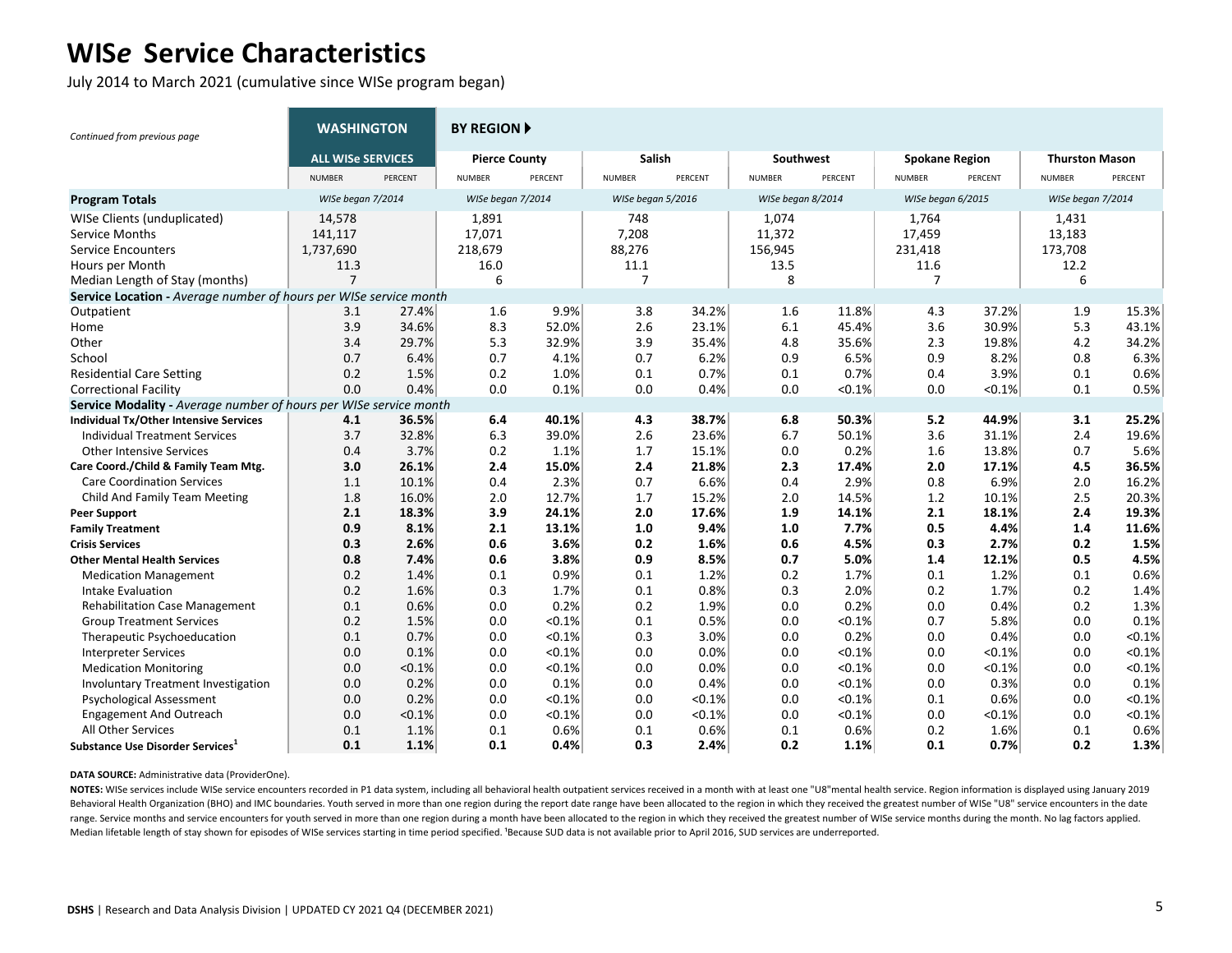April 2020 to March 2021 (last 4 quarters of data available)

|                                                                          | <b>WASHINGTON</b>        |         | <b>BY REGION F</b>  |           |                         |         |                    |         |                      |           |                    |         |
|--------------------------------------------------------------------------|--------------------------|---------|---------------------|-----------|-------------------------|---------|--------------------|---------|----------------------|-----------|--------------------|---------|
|                                                                          | <b>ALL WISe SERVICES</b> |         | <b>Great Rivers</b> |           | <b>Greater Columbia</b> |         | <b>King County</b> |         | <b>North Central</b> |           | <b>North Sound</b> |         |
|                                                                          | <b>NUMBER</b>            | PERCENT | <b>NUMBER</b>       | PERCENT   | <b>NUMBER</b>           | PERCENT | <b>NUMBER</b>      | PERCENT | <b>NUMBER</b>        | PERCENT   | <b>NUMBER</b>      | PERCENT |
| <b>Program Totals</b>                                                    |                          |         |                     |           |                         |         |                    |         |                      |           |                    |         |
| WISe Clients (unduplicated)                                              | 6,161                    |         | 635                 |           | 825                     |         | 698                |         | 166                  |           | 922                |         |
| Service Months                                                           | 36,526                   |         | 3,805               |           | 4,667                   |         | 4,242              |         | 932                  |           | 5,498              |         |
| <b>Service Encounters</b>                                                | 475,966                  |         | 50,087              |           | 61,580                  |         | 45,090             |         | 11,893               |           | 64,943             |         |
| Hours per Month                                                          | 10.5                     |         | 10.4                |           | 9.7                     |         | 8.1                |         | 8.4                  |           | 9.4                |         |
| Median Length of Stay (months)                                           | 8                        |         | 6                   |           | 8                       |         | 9                  |         | 9                    |           | 10                 |         |
| <b>Service Location - Average number of hours per WISe service month</b> |                          |         |                     |           |                         |         |                    |         |                      |           |                    |         |
| Outpatient                                                               | 1.5                      | 14.4%   | 1.5                 | 14.1%     | 2.0                     | 20.7%   | 1.4                | 17.7%   | 1.1                  | 12.6%     | 3.1                | 32.6%   |
| Home                                                                     | 3.8                      | 35.9%   | 4.0                 | 38.2%     | 3.4                     | 34.9%   | 1.1                | 13.4%   | 6.0                  | 72.1%     | 2.1                | 22.3%   |
| Other                                                                    | 4.9                      | 46.3%   | 4.5                 | 43.3%     | 4.0                     | 40.8%   | 5.4                | 66.9%   | 1.0                  | 11.5%     | 4.1                | 43.5%   |
| School                                                                   | 0.1                      | 0.8%    | 0.2                 | 1.5%      | 0.0                     | 0.3%    | 0.0                | 0.3%    | 0.1                  | 1.5%      | 0.0                | 0.2%    |
| <b>Residential Care Setting</b>                                          | 0.3                      | 2.6%    | 0.3                 | 2.9%      | 0.3                     | 3.2%    | 0.1                | 1.7%    | 0.2                  | 2.0%      | 0.1                | 1.4%    |
| <b>Correctional Facility</b>                                             | 0.0                      | < 0.1%  | 0.0                 | < 0.1%    | 0.0                     | < 0.1%  | 0.0                | 0.0%    | 0.0                  | 0.2%      | 0.0                | 0.1%    |
| Service Modality - Average number of hours per WISe service month        |                          |         |                     |           |                         |         |                    |         |                      |           |                    |         |
| Individual Tx/Other Intensive Services                                   | 3.6                      | 33.8%   | 4.6                 | 43.8%     | 3.8                     | 39.0%   | 1.9                | 23.5%   | 2.2                  | 26.6%     | 2.1                | 21.9%   |
| <b>Individual Treatment Services</b>                                     | 3.3                      | 31.4%   | 4.3                 | 41.0%     | 3.4                     | 34.8%   | 1.9                | 23.1%   | 2.2                  | 26.6%     | 2.1                | 21.8%   |
| <b>Other Intensive Services</b>                                          | 0.2                      | 2.4%    | 0.3                 | 2.8%      | 0.4                     | 4.2%    | 0.0                | 0.4%    | 0.0                  | < 0.1%    | 0.0                | < 0.1%  |
| Care Coord./Child & Family Team Mtg.                                     | 2.9                      | 27.9%   | 2.0                 | 19.6%     | 3.4                     | 35.1%   | 3.0                | 36.8%   | 2.0                  | 23.4%     | 4.0                | 42.9%   |
| <b>Care Coordination Services</b>                                        | 1.0                      | 9.7%    | 0.3                 | 2.7%      | 1.9                     | 19.6%   | 1.1                | 13.1%   | 0.2                  | 2.2%      | 1.5                | 16.0%   |
| Child And Family Team Meeting                                            | 1.9                      | 18.3%   | $1.8\,$             | 17.0%     | 1.5                     | 15.5%   | 1.9                | 23.6%   | 1.8                  | 21.2%     | 2.5                | 26.9%   |
| <b>Peer Support</b>                                                      | 2.1                      | 20.2%   | 2.2                 | 21.2%     | 1.5                     | 15.4%   | 1.5                | 18.4%   | 3.4                  | 40.9%     | 1.9                | 19.7%   |
| <b>Family Treatment</b>                                                  | 0.9                      | 8.9%    | 0.8                 | 7.5%      | 0.3                     | 3.3%    | 1.0                | 12.9%   | 0.1                  | 0.7%      | 0.7                | 7.5%    |
| <b>Crisis Services</b>                                                   | 0.2                      | 2.1%    | 0.2                 | 2.1%      | 0.1                     | 0.9%    | 0.1                | 1.4%    | 0.1                  | 0.7%      | 0.1                | 1.3%    |
| <b>Other Mental Health Services</b>                                      | 0.7                      | 6.3%    | 0.5                 | 5.0%      | 0.5                     | 5.2%    | 0.6                | 7.0%    | 0.6                  | 7.6%      | 0.6                | 6.2%    |
| <b>Medication Management</b>                                             | 0.1                      | 1.3%    | 0.1                 | 1.3%      | 0.2                     | 1.9%    | 0.1                | 1.0%    | 0.1                  | 1.4%      | 0.1                | 1.5%    |
| Intake Evaluation                                                        | 0.2                      | 1.6%    | 0.2                 | 1.5%      | 0.1                     | 1.4%    | 0.1                | 1.6%    | 0.1                  | 0.9%      | 0.2                | 2.1%    |
| <b>Rehabilitation Case Management</b>                                    | 0.0                      | 0.3%    | 0.0                 | 0.1%      | 0.0                     | 0.4%    | 0.0                | 0.1%    | 0.1                  | 1.2%      | 0.0                | < 0.1%  |
| <b>Group Treatment Services</b>                                          | 0.1                      | 1.1%    | 0.1                 | 0.5%      | 0.1                     | 0.7%    | 0.1                | 1.2%    | 0.0                  | 0.1%      | 0.0                | 0.4%    |
| Therapeutic Psychoeducation                                              | 0.0                      | 0.3%    | 0.0                 | 0.2%      | 0.0                     | 0.1%    | 0.0                | 0.3%    | 0.0                  | $< 0.1\%$ | 0.0                | < 0.1%  |
| <b>Interpreter Services</b>                                              | 0.0                      | 0.2%    | 0.0                 | < 0.1%    | 0.0                     | < 0.1%  | 0.0                | 0.5%    | 0.0                  | 0.0%      | 0.1                | 0.6%    |
| <b>Medication Monitoring</b>                                             | 0.0                      | < 0.1%  | 0.0                 | $< 0.1\%$ | 0.0                     | < 0.1%  | 0.0                | < 0.1%  | 0.0                  | < 0.1%    | 0.0                | < 0.1%  |
| <b>Involuntary Treatment Investigation</b>                               | 0.0                      | 0.1%    | 0.0                 | < 0.1%    | 0.0                     | < 0.1%  | 0.0                | < 0.1%  | 0.0                  | 0.3%      | 0.0                | 0.1%    |
| <b>Psychological Assessment</b>                                          | 0.0                      | 0.1%    | 0.0                 | < 0.1%    | 0.0                     | 0.1%    | 0.0                | 0.2%    | 0.0                  | 0.2%      | 0.0                | 0.2%    |
| <b>Engagement And Outreach</b>                                           | 0.0                      | < 0.1%  | 0.0                 | < 0.1%    | 0.0                     | < 0.1%  | 0.0                | < 0.1%  | 0.0                  | $< 0.1\%$ | 0.0                | < 0.1%  |
| All Other Services                                                       | 0.1                      | 1.2%    | 0.1                 | 1.2%      | 0.0                     | 0.4%    | 0.2                | 2.0%    | 0.3                  | 3.5%      | 0.1                | 1.2%    |
| <b>Substance Use Disorder Services</b>                                   | 0.1                      | 0.7%    | 0.1                 | 0.8%      | 0.1                     | 1.1%    | 0.0                | 0.1%    | 0.0                  | < 0.1%    | 0.0                | 0.5%    |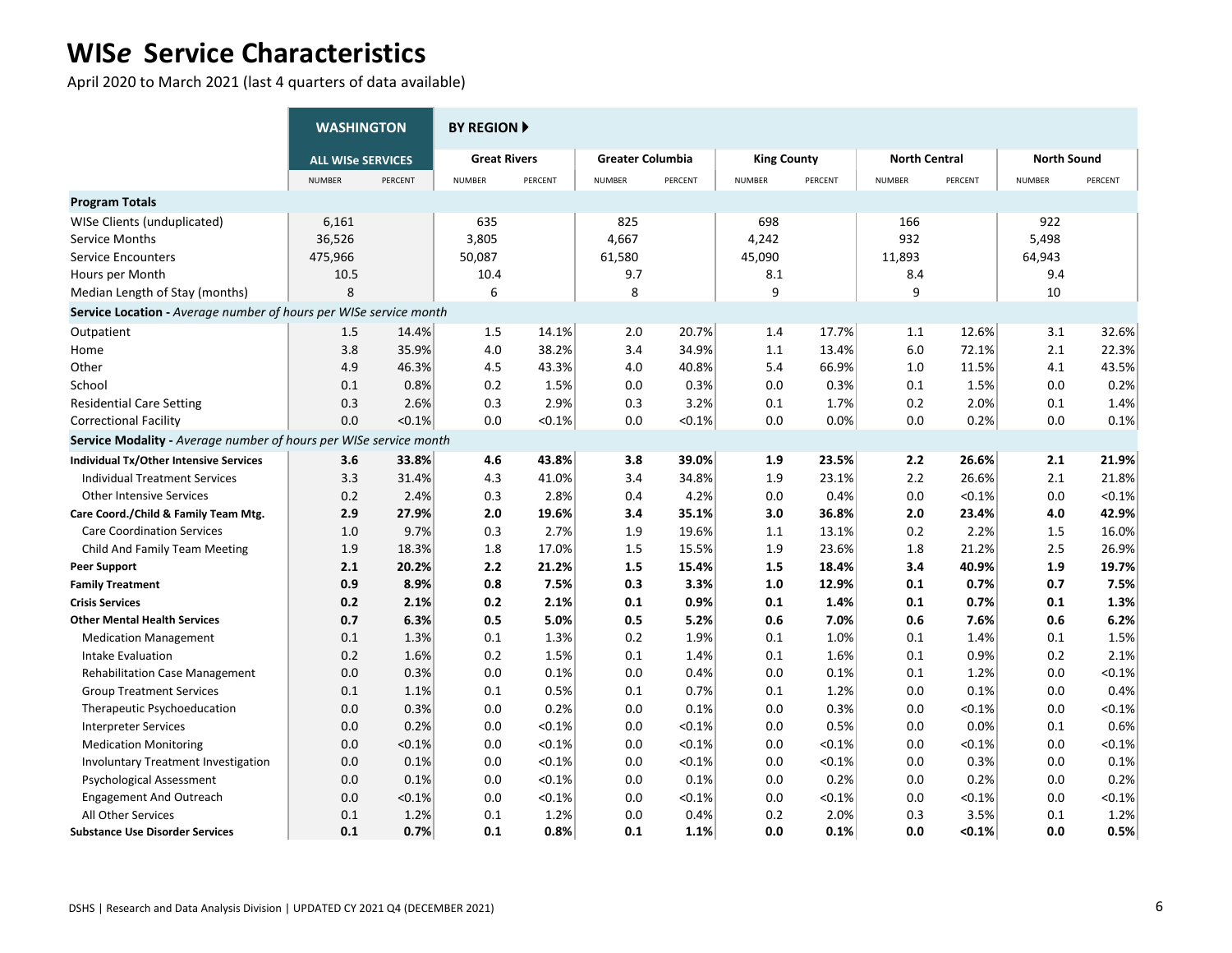April 2020 to March 2021 (last 4 quarters of data available)

|                                                                   | <b>WASHINGTON</b>                         |         | <b>BY REGION</b>                      |         |                                |         |                            |           |                                        |           |                                        |         |
|-------------------------------------------------------------------|-------------------------------------------|---------|---------------------------------------|---------|--------------------------------|---------|----------------------------|-----------|----------------------------------------|-----------|----------------------------------------|---------|
| Continued from previous page                                      | <b>ALL WISe SERVICES</b><br><b>NUMBER</b> | PERCENT | <b>Pierce County</b><br><b>NUMBER</b> | PERCENT | <b>Salish</b><br><b>NUMBER</b> | PERCENT | Southwest<br><b>NUMBER</b> | PERCENT   | <b>Spokane Region</b><br><b>NUMBER</b> | PERCENT   | <b>Thurston Mason</b><br><b>NUMBER</b> | PERCENT |
| <b>Program Totals</b>                                             |                                           |         |                                       |         |                                |         |                            |           |                                        |           |                                        |         |
| WISe Clients (unduplicated)                                       | 6,161                                     |         | 712                                   |         | 402                            |         | 448                        |           | 840                                    |           | 513                                    |         |
| Service Months                                                    | 36,526                                    |         | 4,377                                 |         | 2,251                          |         | 3,112                      |           | 4,656                                  |           | 2,986                                  |         |
| <b>Service Encounters</b>                                         | 475,966                                   |         | 57,842                                |         | 29,748                         |         | 52,665                     |           | 62,189                                 |           | 39,929                                 |         |
| Hours per Month                                                   | 10.5                                      |         | 12.3                                  |         | 10.5                           |         | 14.4                       |           | 10.1                                   |           | 12.2                                   |         |
| Median Length of Stay (months)                                    | 8                                         |         | 8                                     |         | 8                              |         | 11                         |           | 8                                      |           | 8                                      |         |
| Service Location - Average number of hours per WISe service month |                                           |         |                                       |         |                                |         |                            |           |                                        |           |                                        |         |
| Outpatient                                                        | 1.5                                       | 14.4%   | 0.5                                   | 3.7%    | 1.0                            | 9.9%    | 0.3                        | 2.3%      | 2.0                                    | 20.2%     | 0.5                                    | 4.4%    |
| Home                                                              | 3.8                                       | 35.9%   | 6.1                                   | 49.7%   | 2.9                            | 27.7%   | 6.7                        | 46.2%     | 3.6                                    | 35.5%     | 4.9                                    | 40.2%   |
| Other                                                             | 4.9                                       | 46.3%   | 5.6                                   | 45.5%   | 6.4                            | 60.7%   | 7.2                        | 50.1%     | 3.2                                    | 32.0%     | 6.6                                    | 53.5%   |
| School                                                            | 0.1                                       | 0.8%    | 0.1                                   | 0.5%    | 0.0                            | 0.4%    | 0.1                        | 0.5%      | 0.2                                    | 2.3%      | 0.1                                    | 1.2%    |
| <b>Residential Care Setting</b>                                   | 0.3                                       | 2.6%    | 0.1                                   | 0.6%    | 0.1                            | 1.1%    | 0.1                        | 0.9%      | 1.0                                    | 10.0%     | 0.0                                    | 0.4%    |
| <b>Correctional Facility</b>                                      | 0.0                                       | < 0.1%  | 0.0                                   | < 0.1%  | 0.0                            | 0.2%    | 0.0                        | < 0.1%    | 0.0                                    | < 0.1%    | 0.0                                    | 0.2%    |
| Service Modality - Average number of hours per WISe service month |                                           |         |                                       |         |                                |         |                            |           |                                        |           |                                        |         |
| Individual Tx/Other Intensive Services                            | 3.6                                       | 33.8%   | 4.4                                   | 35.8%   | 2.8                            | 27.1%   | 7.0                        | 48.5%     | 3.9                                    | 38.4%     | 2.6                                    | 21.6%   |
| <b>Individual Treatment Services</b>                              | 3.3                                       | 31.4%   | 4.4                                   | 35.8%   | 2.7                            | 25.3%   | 7.0                        | 48.5%     | 2.9                                    | 28.7%     | 2.3                                    | 19.0%   |
| <b>Other Intensive Services</b>                                   | 0.2                                       | 2.4%    | 0.0                                   | < 0.1%  | 0.2                            | 1.7%    | 0.0                        | < 0.1%    | 1.0                                    | 9.7%      | 0.3                                    | 2.6%    |
| Care Coord./Child & Family Team Mtg.                              | 2.9                                       | 27.9%   | 2.0                                   | 16.1%   | 2.7                            | 26.1%   | 2.9                        | 19.9%     | 2.0                                    | 19.7%     | 4.7                                    | 38.7%   |
| <b>Care Coordination Services</b>                                 | 1.0                                       | 9.7%    | 0.4                                   | 3.0%    | 0.7                            | 6.4%    | 0.3                        | 2.0%      | 0.8                                    | 7.9%      | 2.2                                    | 18.0%   |
| Child And Family Team Meeting                                     | 1.9                                       | 18.3%   | 1.6                                   | 13.1%   | 2.1                            | 19.7%   | 2.6                        | 17.8%     | 1.2                                    | 11.8%     | 2.5                                    | 20.8%   |
| <b>Peer Support</b>                                               | 2.1                                       | 20.2%   | 3.1                                   | 25.3%   | 2.2                            | 21.1%   | 2.1                        | 14.6%     | 2.1                                    | 21.0%     | 2.6                                    | 21.2%   |
| <b>Family Treatment</b>                                           | 0.9                                       | 8.9%    | 1.8                                   | 14.5%   | 1.4                            | 13.8%   | $1.2$                      | 8.2%      | 0.5                                    | 4.5%      | 1.5                                    | 12.1%   |
| <b>Crisis Services</b>                                            | 0.2                                       | 2.1%    | 0.4                                   | 3.6%    | 0.3                            | 2.4%    | 0.6                        | 4.1%      | 0.2                                    | 1.9%      | 0.2                                    | 1.5%    |
| <b>Other Mental Health Services</b>                               | 0.7                                       | 6.3%    | 0.5                                   | 4.3%    | 0.8                            | 7.7%    | 0.6                        | 4.3%      | 1.4                                    | 13.6%     | 0.5                                    | 3.8%    |
| <b>Medication Management</b>                                      | 0.1                                       | 1.3%    | 0.1                                   | 1.2%    | 0.1                            | 1.3%    | 0.2                        | 1.4%      | 0.1                                    | 1.2%      | 0.1                                    | 0.8%    |
| Intake Evaluation                                                 | 0.2                                       | 1.6%    | 0.2                                   | 1.5%    | 0.1                            | 1.3%    | 0.2                        | 1.4%      | 0.2                                    | 1.8%      | 0.2                                    | 1.6%    |
| <b>Rehabilitation Case Management</b>                             | 0.0                                       | 0.3%    | 0.0                                   | 0.1%    | 0.1                            | 0.7%    | 0.1                        | 0.4%      | 0.0                                    | 0.2%      | 0.0                                    | 0.2%    |
| <b>Group Treatment Services</b>                                   | 0.1                                       | 1.1%    | 0.0                                   | 0.2%    | 0.1                            | 0.6%    | 0.0                        | 0.1%      | 0.6                                    | 6.2%      | 0.0                                    | 0.2%    |
| Therapeutic Psychoeducation                                       | 0.0                                       | 0.3%    | 0.0                                   | < 0.1%  | 0.3                            | 2.5%    | 0.0                        | $< 0.1\%$ | 0.1                                    | 0.9%      | 0.0                                    | < 0.1%  |
| <b>Interpreter Services</b>                                       | 0.0                                       | 0.2%    | 0.0                                   | 0.2%    | 0.0                            | 0.0%    | 0.0                        | < 0.1%    | 0.0                                    | $< 0.1\%$ | 0.0                                    | 0.0%    |
| <b>Medication Monitoring</b>                                      | 0.0                                       | < 0.1%  | 0.0                                   | 0.0%    | 0.0                            | 0.0%    | 0.0                        | < 0.1%    | 0.0                                    | < 0.1%    | 0.0                                    | < 0.1%  |
| <b>Involuntary Treatment Investigation</b>                        | 0.0                                       | 0.1%    | 0.0                                   | < 0.1%  | 0.0                            | 0.2%    | 0.0                        | < 0.1%    | 0.0                                    | 0.4%      | 0.0                                    | < 0.1%  |
| <b>Psychological Assessment</b>                                   | 0.0                                       | 0.1%    | 0.0                                   | < 0.1%  | 0.0                            | < 0.1%  | 0.0                        | 0.1%      | 0.0                                    | 0.3%      | 0.0                                    | < 0.1%  |
| <b>Engagement And Outreach</b>                                    | 0.0                                       | < 0.1%  | 0.0                                   | 0.3%    | 0.0                            | < 0.1%  | 0.0                        | < 0.1%    | 0.0                                    | <0.1%     | 0.0                                    | < 0.1%  |
| All Other Services                                                | 0.1                                       | 1.2%    | 0.1                                   | 0.7%    | 0.1                            | 1.1%    | 0.1                        | 0.8%      | 0.2                                    | 2.4%      | 0.1                                    | 0.8%    |
| <b>Substance Use Disorder Services</b>                            | 0.1                                       | 0.7%    | 0.0                                   | 0.4%    | 0.2                            | 1.8%    | 0.1                        | 0.4%      | 0.1                                    | 0.9%      | 0.1                                    | 1.1%    |

**DATA SOURCE:** Administrative data (ProviderOne).

NOTES: WISe services include WISe service encounters recorded in P1 data system, including all behavioral health outpatient services received in a month with at least one "U8"mental health service. Region information is di 2019 Behavioral Health Organization (BHO) and IMC boundaries. Youth served in more than one region during the report date range have been allocated to the region in which they received the greatest number of WISe "U8" serv the date range. Service months and service encounters for youth served in more than one region during a month have been allocated to the region in which they received the greatest number of WISe service months during the m factors applied. Median lifetable length of stay shown for episodes of WISe services starting in time period specified. Some medians not availalbe due to a large proportion of censored episodes (episodes for which the full unknown).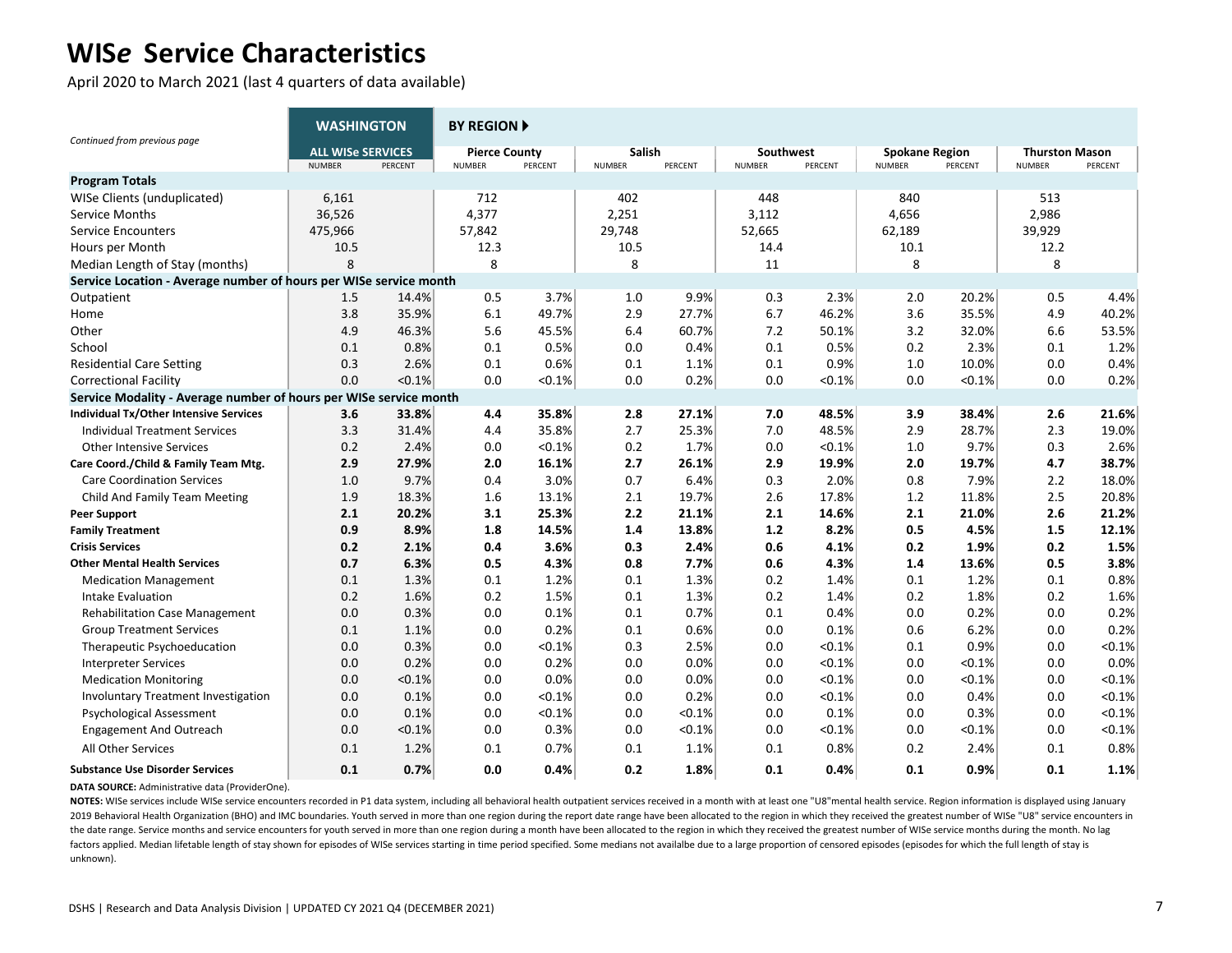Initial assessments July 2014 to March 2021, follow-ups 6 months later (cumulative since WISe program began)

#### **Child and Adolescent Needs and Strengths (CANS) at Intake and 6-Month Follow-Up**

|                                                 | <b>WASHINGTON</b>                  |        | <b>BY REGION A</b>  |        |                         |        |                                                      |        |                      |                             |                    |        |
|-------------------------------------------------|------------------------------------|--------|---------------------|--------|-------------------------|--------|------------------------------------------------------|--------|----------------------|-----------------------------|--------------------|--------|
|                                                 | <b>ALL WISe</b><br><b>SERVICES</b> |        | <b>Great Rivers</b> |        | <b>Greater Columbia</b> |        | <b>King County</b>                                   |        | <b>North Central</b> |                             | <b>North Sound</b> |        |
|                                                 | Intake                             | 6 Mos. | Intake              | 6 Mos. | Intake                  | 6 Mos. | Intake                                               | 6 Mos. | Intake               | 6 Mos.                      | Intake             | 6 Mos. |
| <b>Number of WISe Clients</b>                   | 6,893                              |        | 491                 |        | 952                     |        | 674                                                  |        | 151                  |                             | 1318               |        |
| <b>Total Counts of Needs and Strengths</b>      |                                    |        |                     |        |                         |        |                                                      |        |                      |                             |                    |        |
| Average # of actionable treatment needs         | 14                                 | 10     | 15                  | 11     | 13                      | 9      | 11                                                   | 9      | 14                   | 9                           | 14                 | 11     |
| Average # of identified strengths               | 8                                  | 9      | 8                   | 9      | 9                       | 10     | 8                                                    | 9      | $\overline{7}$       | 9                           | $\overline{7}$     | 8      |
| <b>Needs: Behavioral/Emotional</b>              |                                    |        |                     |        |                         |        | Top 5 Actionable Treatment Needs at Intake Statewide |        |                      |                             |                    |        |
| <b>Emotional control problems</b>               | 79%                                | 57%    | 89%                 | 68%    | 84%                     | 49%    | 55%                                                  | 42%    | 82%                  | 59%                         | 78%                | 63%    |
| Mood disturbance problems                       | 68%                                | 47%    | 74%                 | 49%    | 74%                     | 44%    | 47%                                                  | 40%    | 69%                  | 38%                         | 66%                | 51%    |
| Attention/impulse problems                      | 67%                                | 57%    | 74%                 | 61%    | 68%                     | 52%    | 46%                                                  | 43%    | 66%                  | 48%                         | 70%                | 64%    |
| Anxiety                                         | 63%                                | 50%    | 65%                 | 49%    | 65%                     | 40%    | 47%                                                  | 42%    | 58%                  | 36%                         | 64%                | 60%    |
| Adjustment to trauma                            | 60%                                | 46%    | 66%                 | 48%    | 63%                     | 41%    | 44%                                                  | 37%    | 66%                  | 50%                         | 55%                | 47%    |
| <b>Needs: Risk Factors</b>                      |                                    |        |                     |        |                         |        | Top 5 Actionable Treatment Needs at Intake Statewide |        |                      |                             |                    |        |
| Decision-making problems                        | 58%                                | 42%    | 70%                 | 53%    | 60%                     | 37%    | 35%                                                  | 27%    | 68%                  | 36%                         | 64%                | 51%    |
| Danger to others                                | 41%                                | 22%    | 51%                 | 28%    | 36%                     | 16%    | 27%                                                  | 15%    | 28%                  | 10%                         | 41%                | 23%    |
| Suicide risk                                    | 29%                                | 13%    | 30%                 | 12%    | 29%                     | 8%     | 17%                                                  | 11%    | 16%                  | $\mathbb{H}^{\mathbb{Z}^1}$ | 26%                | 12%    |
| Intended misbehavior                            | 28%                                | 21%    | 33%                 | 23%    | 29%                     | 18%    | 17%                                                  | 13%    | 42%                  | 26%                         | 27%                | 21%    |
| Non-suicidal self-injury                        | 28%                                | 12%    | 32%                 | 12%    | 29%                     | 10%    | 16%                                                  | 8%     | 20%                  | $\sim$ <sup>1</sup>         | 24%                | 13%    |
| <b>Needs: Life Domain Functioning</b>           |                                    |        |                     |        |                         |        | Top 5 Actionable Treatment Needs at Intake Statewide |        |                      |                             |                    |        |
| Family problems                                 | 78%                                | 55%    | 80%                 | 60%    | 78%                     | 46%    | 55%                                                  | 39%    | 77%                  | 53%                         | 81%                | 62%    |
| Interpersonal problems                          | 62%                                | 45%    | 64%                 | 45%    | 56%                     | 36%    | 48%                                                  | 37%    | 67%                  | 39%                         | 70%                | 51%    |
| Living situation problems                       | 59%                                | 39%    | 68%                 | 46%    | 63%                     | 36%    | 40%                                                  | 31%    | 65%                  | 44%                         | 64%                | 45%    |
| School achievement problems                     | 52%                                | 39%    | 48%                 | 36%    | 51%                     | 34%    | 50%                                                  | 40%    | 56%                  | 33%                         | 53%                | 44%    |
| School behavior problems                        | 47%                                | 27%    | 51%                 | 27%    | 42%                     | 25%    | 42%                                                  | 30%    | 56%                  | 25%                         | 47%                | 28%    |
| <b>Needs: Other Domains</b>                     |                                    |        |                     |        |                         |        | Top 5 Actionable Treatment Needs at Intake Statewide |        |                      |                             |                    |        |
| Family stress problems                          | 71%                                | 55%    | 73%                 | 55%    | 66%                     | 45%    | 59%                                                  | 50%    | 68%                  | 43%                         | 74%                | 62%    |
| TA youth deficits in educational goals/progress | 40%                                | 35%    | 40%                 | 33%    | 29%                     | 26%    | 44%                                                  | 43%    | 39%                  | 42%                         | 44%                | 36%    |
| TA youth deficits in independent living skills  | 38%                                | 39%    | 43%                 | 42%    | 31%                     | 29%    | 41%                                                  | 48%    | 39%                  | 30%                         | 43%                | 44%    |
| TA youth financial resource problems            | 27%                                | 28%    | 33%                 | 32%    | 21%                     | 23%    | 35%                                                  | 41%    | 36%                  | 18%                         | 29%                | 27%    |
| Caregiver mental health problems                | 26%                                | 26%    | 24%                 | 23%    | 21%                     | 18%    | 22%                                                  | 22%    | 20%                  | 15%                         | 23%                | 27%    |
| <b>Strengths</b>                                |                                    |        |                     |        |                         |        | Top 5 Youth Strengths by Growth Over Time Statewide  |        |                      |                             |                    |        |
| Relationship permanence                         | 64%                                | 71%    | 61%                 | 73%    | 71%                     | 79%    | 74%                                                  | 79%    | 67%                  | 77%                         | 53%                | 61%    |
| Educational system strengths                    | 62%                                | 75%    | 63%                 | 76%    | 66%                     | 80%    | 67%                                                  | 78%    | 62%                  | 76%                         | 64%                | 79%    |
| Family                                          | 62%                                | 69%    | 65%                 | 71%    | 69%                     | 79%    | 72%                                                  | 78%    | 54%                  | 67%                         | 53%                | 57%    |
| Resilience                                      | 51%                                | 61%    | 44%                 | 56%    | 54%                     | 70%    | 66%                                                  | 74%    | 33%                  | 51%                         | 36%                | 43%    |
| Community connection                            | 44%                                | 52%    | 43%                 | 49%    | 48%                     | 61%    | 49%                                                  | 61%    | 32%                  | 54%                         | 40%                | 48%    |

*Continued on next page*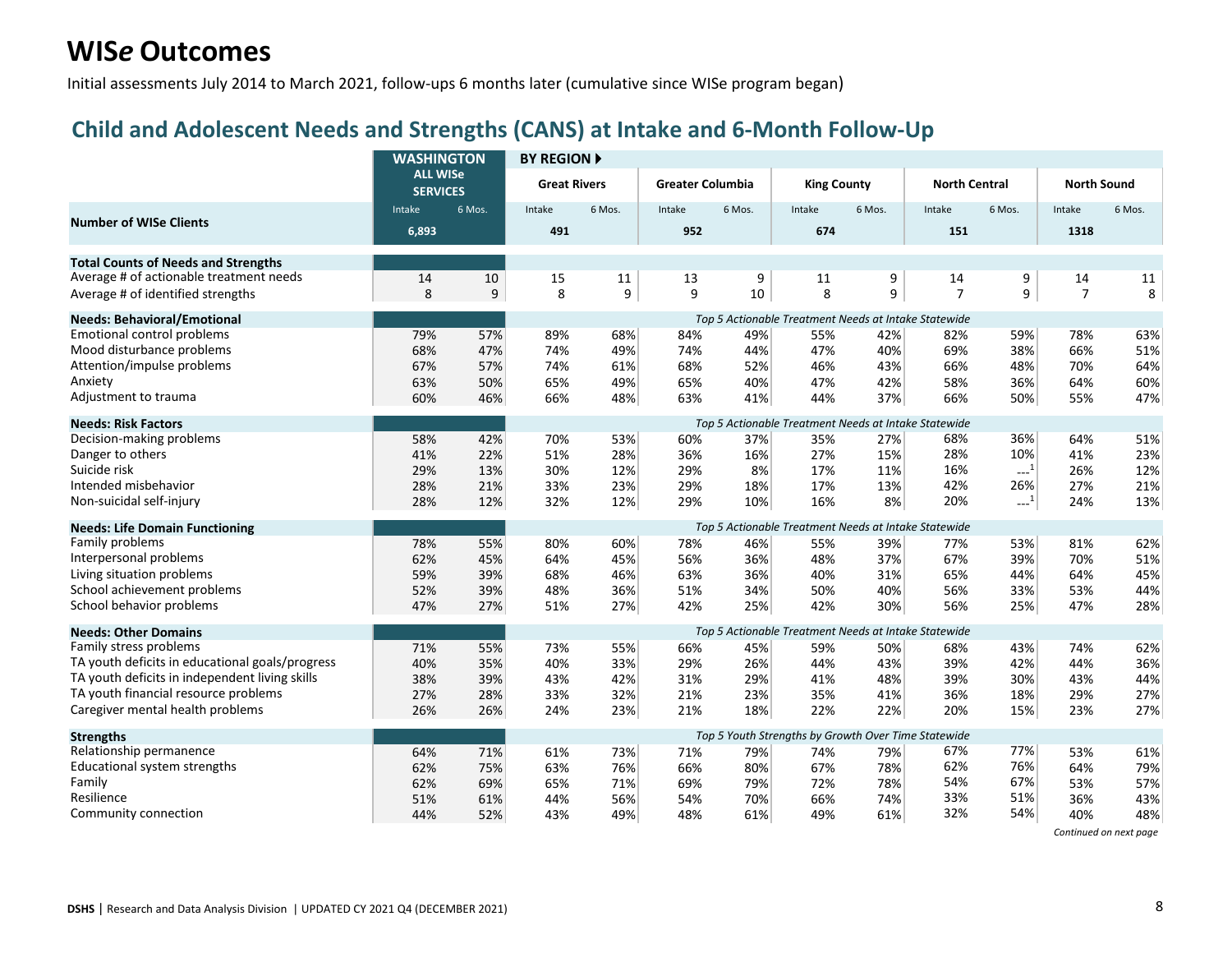Initial assessments July 2014 to March 2021, follow-ups 6 months later (cumulative since WISe program began)

| Continued from previous page                                                           | <b>WASHINGTON</b>                  |            | <b>BY REGION A</b> |            |               |                |                                                      |            |                       |            |                       |            |
|----------------------------------------------------------------------------------------|------------------------------------|------------|--------------------|------------|---------------|----------------|------------------------------------------------------|------------|-----------------------|------------|-----------------------|------------|
|                                                                                        | <b>ALL WISe</b><br><b>SERVICES</b> |            | Pierce             |            | <b>Salish</b> |                | Southwest                                            |            | <b>Spokane Region</b> |            | <b>Thurston Mason</b> |            |
| <b>Number of WISe Clients</b>                                                          | Intake                             | 6 Mos.     | Intake             | 6 Mos.     | Intake        | 6 Mos.         | Intake                                               | 6 Mos.     | Intake                | 6 Mos.     | Intake                | 6 Mos.     |
|                                                                                        | 6,893                              |            | 996                |            | 341           |                | 709                                                  |            | 664                   |            | 597                   |            |
| <b>Total Counts of Needs and Strengths</b>                                             |                                    |            |                    |            |               |                |                                                      |            |                       |            |                       |            |
| Average # of actionable treatment needs                                                | 14                                 | 10         | 15                 | 11         | 13            | 10             | 14                                                   | 11         | 15                    | 11         | 13                    | 9          |
| Average # of identified strengths                                                      | 8                                  | 9          | 8                  | 9          | 6             | $\overline{7}$ | 8                                                    | 8          | 8                     | 9          | 8                     | 9          |
| <b>Needs: Behavioral/Emotional</b>                                                     |                                    |            |                    |            |               |                | Top 5 Actionable Treatment Needs at Intake Statewide |            |                       |            |                       |            |
| <b>Emotional control problems</b>                                                      | 79%                                | 57%        | 79%                | 59%        | 74%           | 56%            | 85%                                                  | 61%        | 90%                   | 64%        | 73%                   | 52%        |
| Mood disturbance problems<br>Attention/impulse problems                                | 68%                                | 47%        | 71%                | 49%        | 70%           | 51%            | 71%                                                  | 54%        | 72%                   | 47%        | 65%                   | 42%        |
| Anxiety                                                                                | 67%<br>63%                         | 57%<br>50% | 68%<br>58%         | 58%<br>48% | 65%<br>59%    | 54%<br>45%     | 72%<br>72%                                           | 62%<br>59% | 80%<br>74%            | 66%<br>58% | 62%<br>60%            | 46%<br>42% |
| Adjustment to trauma                                                                   | 60%                                | 46%        | 66%                | 52%        | 61%           | 43%            | 60%                                                  | 48%        | 68%                   | 50%        | 55%                   | 40%        |
|                                                                                        |                                    |            |                    |            |               |                |                                                      |            |                       |            |                       |            |
| <b>Needs: Risk Factors</b><br>Decision-making problems                                 |                                    |            |                    |            |               |                | Top 5 Actionable Treatment Needs at Intake Statewide |            | 70%                   | 46%        |                       |            |
| Danger to others                                                                       | 58%<br>41%                         | 42%<br>22% | 60%<br>51%         | 47%<br>29% | 48%<br>32%    | 37%<br>22%     | 55%<br>44%                                           | 41%<br>24% | 49%                   | 22%        | 45%<br>30%            | 35%<br>16% |
| Suicide risk                                                                           | 29%                                | 13%        | 46%                | 24%        | 23%           | $-2$           | 32%                                                  | 15%        | 33%                   | 12%        | 25%                   | 9%         |
| Intended misbehavior                                                                   | 28%                                | 21%        | 21%                | 18%        | 23%           | 18%            | 34%                                                  | 25%        | 43%                   | 31%        | 30%                   | 22%        |
| Non-suicidal self-injury                                                               | 28%                                | 12%        | 36%                | 17%        | 27%           | $-2$           | 30%                                                  | 14%        | 35%                   | 14%        | 22%                   | 9%         |
| <b>Needs: Life Domain Functioning</b>                                                  |                                    |            |                    |            |               |                | Top 5 Actionable Treatment Needs at Intake Statewide |            |                       |            |                       |            |
| Family problems                                                                        | 78%                                | 55%        | 85%                | 63%        | 76%           | 57%            | 80%                                                  | 54%        | 84%                   | 58%        | 77%                   | 51%        |
| Interpersonal problems                                                                 | 62%                                | 45%        | 67%                | 49%        | 56%           | 45%            | 65%                                                  | 48%        | 65%                   | 43%        | 57%                   | 42%        |
| Living situation problems                                                              | 59%                                | 39%        | 55%                | 38%        | 47%           | 34%            | 56%                                                  | 35%        | 71%                   | 45%        | 59%                   | 32%        |
| School achievement problems                                                            | 52%                                | 39%        | 55%                | 43%        | 48%           | 37%            | 57%                                                  | 42%        | 46%                   | 36%        | 53%                   | 36%        |
| School behavior problems                                                               | 47%                                | 27%        | 50%                | 30%        | 45%           | 26%            | 51%                                                  | 28%        | 49%                   | 26%        | 47%                   | 25%        |
| <b>Needs: Other Domains</b>                                                            |                                    |            |                    |            |               |                | Top 5 Actionable Treatment Needs at Intake Statewide |            |                       |            |                       |            |
| Family stress problems                                                                 | 71%                                | 55%        | 74%                | 60%        | 76%           | 59%            | 69%                                                  | 54%        | 81%                   | 57%        | 68%                   | 50%        |
| TA youth deficits in educational goals/progress                                        | 40%                                | 35%        | 44%                | 39%        | 41%           | 36%            | 38%                                                  | 33%        | 40%                   | 32%        | 42%                   | 35%        |
| TA youth deficits in independent living skills<br>TA youth financial resource problems | 38%                                | 39%        | 34%                | 40%        | 29%           | 34%            | 41%                                                  | 35%        | 42%                   | 46%        | 33%                   | 38%        |
| Caregiver mental health problems                                                       | 27%<br>26%                         | 28%<br>26% | 22%<br>30%         | 25%<br>33% | 21%<br>33%    | 22%<br>29%     | 26%<br>31%                                           | 26%<br>29% | 32%<br>30%            | 36%<br>27% | 24%<br>30%            | 24%<br>27% |
|                                                                                        |                                    |            |                    |            |               |                |                                                      |            |                       |            |                       |            |
| <b>Strengths</b>                                                                       |                                    |            |                    |            |               |                | Top 5 Youth Strengths by Growth Over Time Statewide  |            | 61%                   | 72%        |                       |            |
| Relationship permanence<br>Educational system strengths                                | 64%                                | 71%        | 67%                | 71%        | 60%           | 68%            | 67%                                                  | 68%        | 64%                   | 78%        | 62%                   | 74%        |
| Family                                                                                 | 62%<br>62%                         | 75%<br>69% | 62%<br>58%         | 71%<br>66% | 45%<br>63%    | 56%<br>69%     | 60%<br>70%                                           | 71%<br>72% | 57%                   | 69%        | 60%<br>64%            | 74%<br>75% |
| Resilience                                                                             | 51%                                | 61%        | 71%                | 76%        | 47%           | 51%            | 48%                                                  | 58%        | 45%                   | 62%        | 53%                   | 64%        |
| Community connection                                                                   | 44%                                | 52%        | 46%                | 52%        | 32%           | 34%            | 46%                                                  | 51%        | 44%                   | 51%        | 43%                   | 51%        |

DATA SOURCE: Behavioral Health Assessment System (BHAS).

NOTES: These statistics reflect change over time in actionable treatment needs and youth strengths as identified on the CANS Full Assessment, conducted at intake and at 6-month follow up, for youth participating in the WIS includes youth who completed a CANS initial assessment between 07/1/2014 and 3/31/2021 and whose 6-month reassessment was available in BHAS as of 10/31/2021. Youth served in different regions at the intake and 6-month time been allocated to the region in which their 6-month CANS was completed. The table displays the proportion of children with clinically significant treatment needs at each time point, i.e. the clinician rated the item as a 2 ("need for immediate or intensive action") instead of a 0 ("no current need") or 1 ("watchful waiting/prevention"). The top five treatment needs within each domain, by proportion at intake/initial assessment, are shown. Th the statewide ranking and may not reflect item rank order for each region. A decline at the time of the 6-month reassessment represents improvement for these measures, i.e., a decrease in the proportion of children and you significant treatment needs in these areas. TA (Transition to Adulthood) items are only administered to youth age 15+. The top five strengths, by growth over time, are shown. An increase at the time of the 6-month reassess improvement for these measures, i.e., an increase in the proportion of children and youth with identified strengths that can be used in treatment planning to facilitate recovery. Strengths are identified when the clinician ("significant strength") or 1 ("some strength") instead of a 2 ("potential strength") or 3 ("no strength identified at this time"). In order to protect the privacy of individuals, cells in this data product that contain sm displayed. <sup>2</sup>Some additional cells with n>10 have been suppressed to ensure that cells with small numbers cannot be recalculated. Regions reflect HCA managed care regions as of January 2019.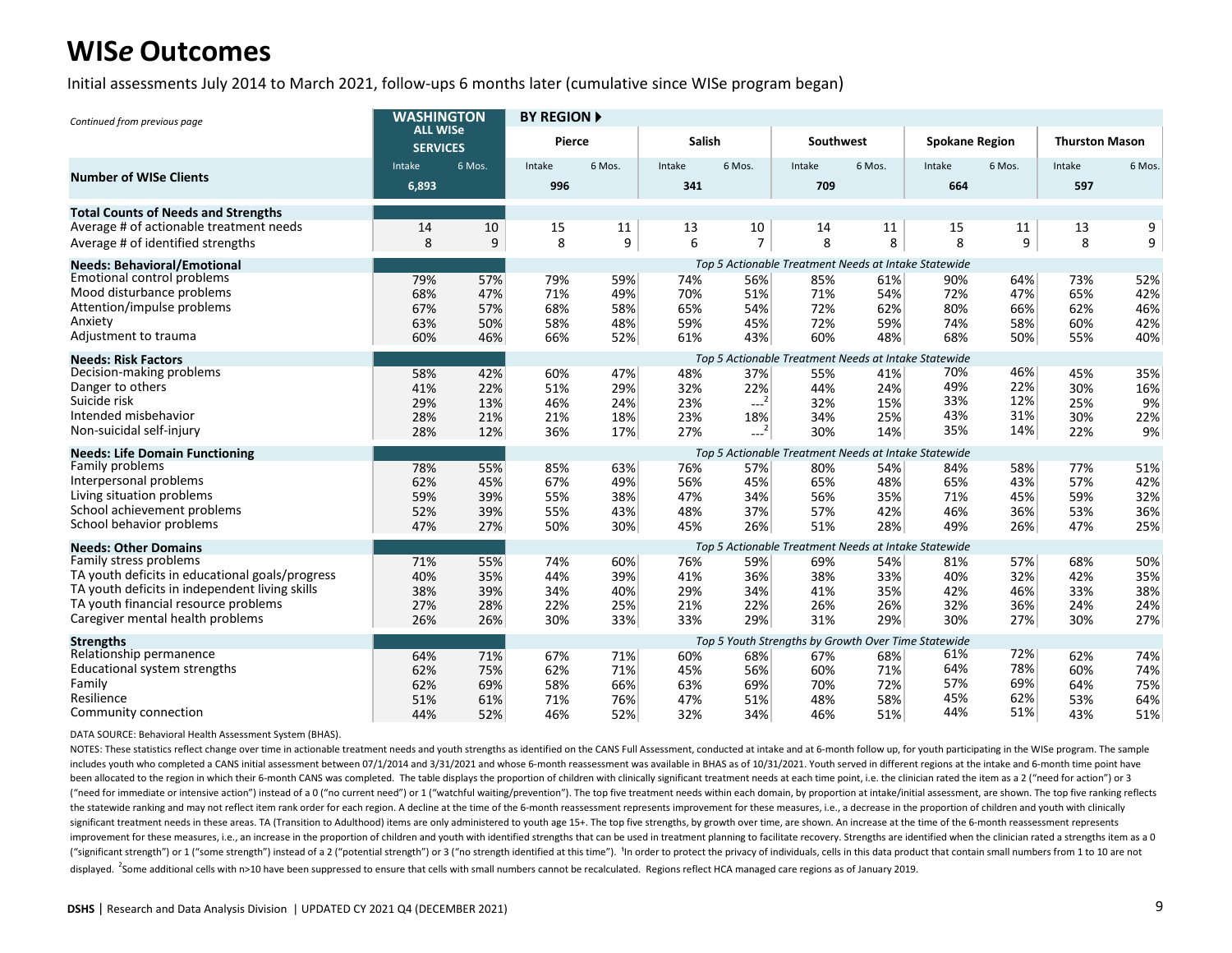Initial assessments April 2020 to March 2021, follow-ups 6 months later (last 4 quarters of data available)

#### **Child and Adolescent Needs and Strengths (CANS) at Intake and 6-Month Follow-Up**

|                                                 | <b>WASHINGTON</b>                  |                | <b>BY REGION ▶</b>  |                |                         |        |                    |                |                                                       |                                              |                    |                |
|-------------------------------------------------|------------------------------------|----------------|---------------------|----------------|-------------------------|--------|--------------------|----------------|-------------------------------------------------------|----------------------------------------------|--------------------|----------------|
|                                                 | <b>ALL WISe</b><br><b>SERVICES</b> |                | <b>Great Rivers</b> |                | <b>Greater Columbia</b> |        | <b>King County</b> |                | <b>North Central</b>                                  |                                              | <b>North Sound</b> |                |
| <b>Number of WISe Clients</b>                   | Intake                             | 6 Mos.         | Intake              | 6 Mos.         | Intake                  | 6 Mos. | Intake             | 6 Mos.         | Intake                                                | 6 Mos.                                       | Intake             | 6 Mos.         |
|                                                 | 1,594                              |                | 165                 |                | 157                     |        | 141                |                | 39                                                    |                                              | 306                |                |
| <b>Total Counts of Needs and Strengths</b>      |                                    |                |                     |                |                         |        |                    |                |                                                       |                                              |                    |                |
| Average # of actionable treatment needs         | 14                                 | $10\,$         | 15                  | 11             | 13                      | 8      | 14                 | 12             | 12                                                    | 9                                            | 13                 | 11             |
| Average # of identified strengths               | $\overline{7}$                     | $\overline{7}$ | $\overline{7}$      | $\overline{7}$ | 8                       | 8      | $\overline{7}$     | $\overline{7}$ | 8                                                     | 9                                            | $\overline{7}$     | $\overline{7}$ |
| <b>Needs: Behavioral/Emotional</b>              |                                    |                |                     |                |                         |        |                    |                | Top 5 Actionable Treatment Needs at Intake Statewide  |                                              |                    |                |
| Emotional control problems                      | 81%                                | 60%            | 92%                 | 73%            | 85%                     | 53%    | 81%                | 66%            | 72%                                                   | 56%                                          | 76%                | 65%            |
| Attention/impulse problems                      | 70%                                | 60%            | 73%                 | 65%            | 76%                     | 56%    | 66%                | 63%            | 72%                                                   | 67%                                          | 63%                | 65%            |
| Mood disturbance problems                       | 68%                                | 50%            | 78%                 | 59%            | 69%                     | 47%    | 67%                | 58%            | 51%                                                   | 41%                                          | 66%                | 52%            |
| Anxiety                                         | 66%                                | 51%            | 66%                 | 53%            | 68%                     | 41%    | 60%                | 50%            | 49%                                                   | 31%                                          | 67%                | 62%            |
| Adjustment to trauma                            | 66%                                | 51%            | 73%                 | 53%            | 68%                     | 46%    | 62%                | 53%            | 59%                                                   | 49%                                          | 62%                | 56%            |
| <b>Needs: Risk Factors</b>                      |                                    |                |                     |                |                         |        |                    |                | Top 5 Actionable Treatment Needs at Intake Statewide  |                                              |                    |                |
| Decision-making problems                        | 59%                                | 43%            | 74%                 | 56%            | 64%                     | 45%    | 55%                | 47%            | 77%                                                   | 46%                                          | 60%                | 48%            |
| Danger to others                                | 41%                                | 24%            | 52%                 | 33%            | 34%                     | 21%    | 45%                | 30%            | $\sim$ <sup>1</sup>                                   | $\textcolor{red}{\mathbf{---}^{\mathbf{1}}}$ | 41%                | 25%            |
| Suicide risk                                    | 32%                                | 17%            | 27%                 | 18%            | 26%                     | 8%     | 28%                | 17%            | $\sim$ <sup>1</sup>                                   | $\textcolor{blue}{\mathbf{1} \mathbf{1}}$    | 30%                | 18%            |
| Non-suicidal self-injury                        | 31%                                | 15%            | 33%                 | 14%            | 29%                     | 10%    | 29%                | 18%            | $-1$                                                  | $\textcolor{red}{\mathbf{---}^{\mathbf{1}}}$ | 25%                | 16%            |
| Intended misbehavior                            | 26%                                | 20%            | 36%                 | 24%            | 28%                     | 17%    | 13%                | 16%            | 41%                                                   | 31%                                          | 21%                | 18%            |
| <b>Needs: Life Domain Functioning</b>           |                                    |                |                     |                |                         |        |                    |                | Top 5 Actionable Treatment Needs at Intake Statewide  |                                              |                    |                |
| Family problems                                 | 79%                                | 60%            | 85%                 | 64%            | 83%                     | 52%    | 77%                | 57%            | 77%                                                   | 56%                                          | 77%                | 63%            |
| Interpersonal problems                          | 61%                                | 44%            | 63%                 | 45%            | 64%                     | 35%    | 58%                | 50%            | 49%                                                   | $\sim$ <sup>1</sup>                          | 56%                | 47%            |
| Living situation problems                       | 57%                                | 41%            | 72%                 | 53%            | 59%                     | 34%    | 60%                | 44%            | 67%                                                   | 51%                                          | 60%                | 45%            |
| School achievement problems                     | 49%                                | 38%            | 41%                 | 36%            | 48%                     | 26%    | 56%                | 47%            | 41%                                                   | 33%                                          | 50%                | 44%            |
| Sleep problems                                  | 41%                                | 32%            | 41%                 | 35%            | 42%                     | 25%    | 27%                | 28%            | 41%                                                   | $---1$                                       | 39%                | 33%            |
| <b>Needs: Other Domains</b>                     |                                    |                |                     |                |                         |        |                    |                | Top 5 Actionable Treatment Needs at Intake Statewide  |                                              |                    |                |
| Family stress problems                          | 69%                                | 55%            | 86%                 | 64%            | 56%                     | 37%    | 75%                | 65%            | 72%                                                   | 38%                                          | 68%                | 60%            |
| TA youth deficits in independent living skills  | 38%                                | 40%            | 34%                 | 44%            | 39%                     | 39%    | 45%                | 57%            | 29%                                                   | 29%                                          | 45%                | 45%            |
| TA youth deficits in educational goals/progress | 33%                                | 32%            | 28%                 | 25%            | $--2$                   | 21%    | 57%                | 52%            | $\begin{smallmatrix} &1\\&\text{-} \end{smallmatrix}$ | 57%                                          | 35%                | 33%            |
| TA youth financial resource problems            | 29%                                | 29%            | 44%                 | 31%            | 18%                     | 29%    | 43%                | 45%            | 29%                                                   | 43%                                          | 25%                | 23%            |
| Caregiver mental health problems                | 25%                                | 24%            | 28%                 | 25%            | 23%                     | 17%    | 23%                | 23%            | $-1$                                                  | $-1$                                         | 21%                | 26%            |
| <b>Strengths</b>                                |                                    |                |                     |                |                         |        |                    |                | Top 5 Youth Strengths by Growth Over Time Statewide   |                                              |                    |                |
| Family                                          | 63%                                | 68%            | 63%                 | 65%            | 66%                     | 75%    | 62%                | 76%            | 77%                                                   | 72%                                          | 59%                | 60%            |
| Relationship permanence                         | 62%                                | 64%            | 62%                 | 66%            | 68%                     | 70%    | 70%                | 71%            | 85%                                                   | 90%                                          | 49%                | 54%            |
| Natural supports                                | 60%                                | 61%            | 60%                 | 63%            | 69%                     | 75%    | 55%                | 53%            | 51%                                                   | 74%                                          | 63%                | 65%            |
| Educational system strengths                    | 59%                                | 65%            | 60%                 | 70%            | 65%                     | 71%    | 50%                | 62%            | 72%                                                   | 74%                                          | 65%                | 71%            |
| Resilience                                      | 50%                                | 50%            | 35%                 | 45%            | 57%                     | 60%    | 61%                | 57%            | 44%                                                   | 54%                                          | 42%                | 46%            |

*Continued on next page*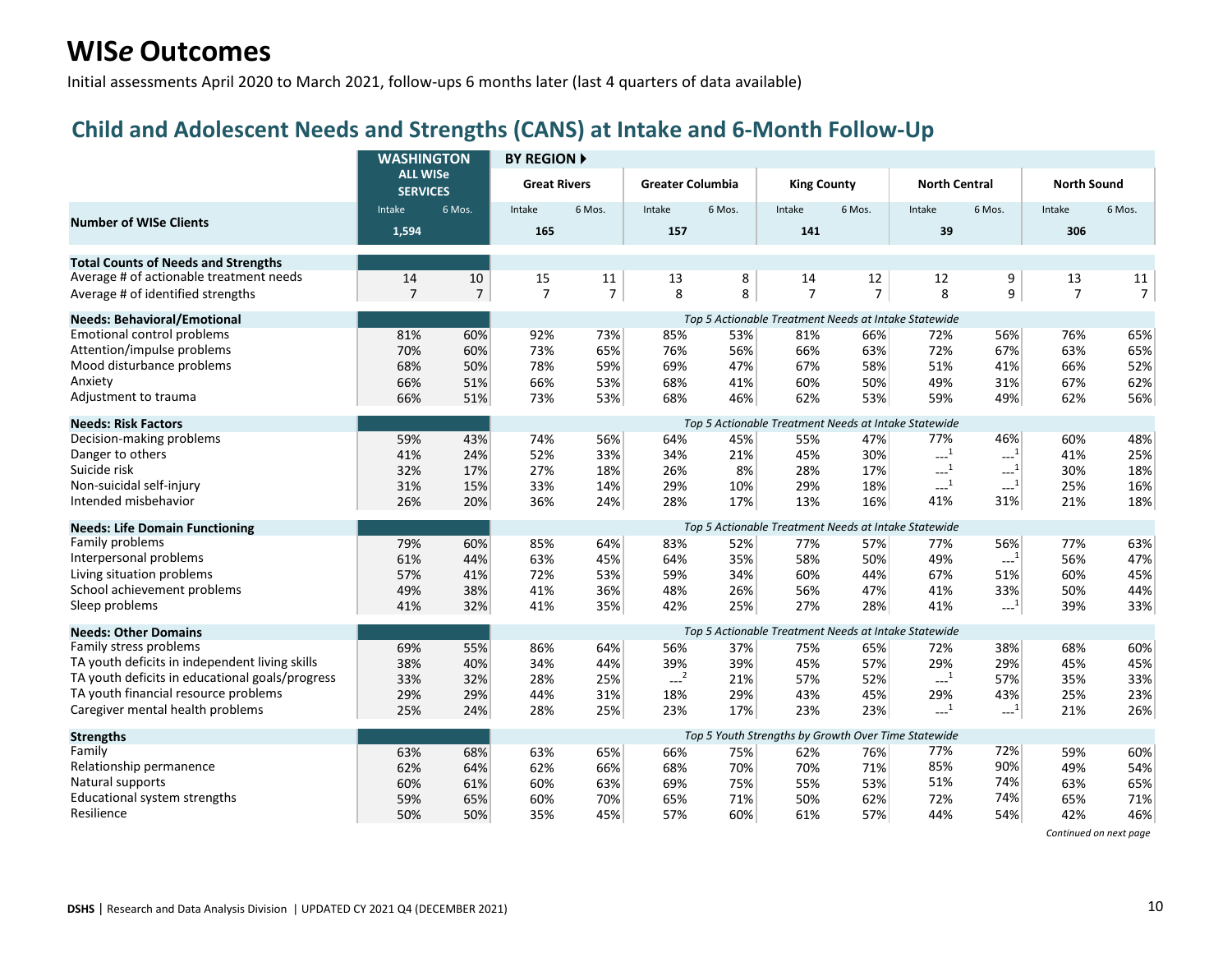Initial assessments April 2020 to March 2021, follow-ups 6 months later (last 4 quarters of data available)

| Continued from previous page                    | <b>WASHINGTON</b>                  |                | <b>BY REGION ▶</b> |                |               |        |           |        |                                                      |                |                       |                     |
|-------------------------------------------------|------------------------------------|----------------|--------------------|----------------|---------------|--------|-----------|--------|------------------------------------------------------|----------------|-----------------------|---------------------|
|                                                 | <b>ALL WISe</b><br><b>SERVICES</b> |                | Pierce             |                | <b>Salish</b> |        | Southwest |        | <b>Spokane Region</b>                                |                | <b>Thurston Mason</b> |                     |
|                                                 | Intake                             | 6 Mos.         | Intake             | 6 Mos.         | Intake        | 6 Mos. | Intake    | 6 Mos. | Intake                                               | 6 Mos.         | Intake                | 6 Mos.              |
| <b>Number of WISe Clients</b>                   | 1,594                              |                | 224                |                | 114           |        | 138       |        | 174                                                  |                | 136                   |                     |
| <b>Total Counts of Needs and Strengths</b>      |                                    |                |                    |                |               |        |           |        |                                                      |                |                       |                     |
| Average # of actionable treatment needs         | 14                                 | 10             | 14                 | 10             | 11            | 10     | 14        | 11     | 15                                                   | 10             | 13                    | 8                   |
| Average # of identified strengths               | $\overline{7}$                     | $\overline{7}$ | 8                  | $\overline{7}$ | 6             | 6      | 8         | 6      | $\overline{7}$                                       | $\overline{7}$ | 8                     | 8                   |
| <b>Needs: Behavioral/Emotional</b>              |                                    |                |                    |                |               |        |           |        | Top 5 Actionable Treatment Needs at Intake Statewide |                |                       |                     |
| <b>Emotional control problems</b>               | 81%                                | 60%            | 77%                | 51%            | 80%           | 61%    | 81%       | 65%    | 88%                                                  | 59%            | 72%                   | 46%                 |
| Attention/impulse problems                      | 70%                                | 60%            | 68%                | 56%            | 64%           | 52%    | 80%       | 69%    | 79%                                                  | 66%            | 63%                   | 45%                 |
| Mood disturbance problems                       | 68%                                | 50%            | 71%                | 47%            | 68%           | 60%    | 62%       | 56%    | 73%                                                  | 46%            | 62%                   | 32%                 |
| Anxiety                                         | 66%                                | 51%            | 66%                | 52%            | 58%           | 51%    | 72%       | 59%    | 82%                                                  | 55%            | 54%                   | 29%                 |
| Adjustment to trauma                            | 66%                                | 51%            | 78%                | 58%            | 63%           | 52%    | 64%       | 56%    | 71%                                                  | 47%            | 49%                   | 26%                 |
| <b>Needs: Risk Factors</b>                      |                                    |                |                    |                |               |        |           |        | Top 5 Actionable Treatment Needs at Intake Statewide |                |                       |                     |
| Decision-making problems                        | 59%                                | 43%            | 50%                | 38%            | 43%           | 32%    | 50%       | 36%    | 72%                                                  | 48%            | 49%                   | 29%                 |
| Danger to others                                | 41%                                | 24%            | 46%                | 21%            | $---2$        | $---2$ | 42%       | 27%    | 48%                                                  | 23%            | 29%                   | 16%                 |
| Suicide risk                                    | 32%                                | 17%            | 57%                | 29%            | $-2$          | 16%    | 25%       | 17%    | 41%                                                  | 16%            | 25%                   | $---2$              |
| Non-suicidal self-injury                        | 31%                                | 15%            | 46%                | 24%            | $-2$          | 11%    | 33%       | 18%    | 40%                                                  | 17%            | 23%                   | $\sim$ <sup>1</sup> |
| Intended misbehavior                            | 26%                                | 20%            | 18%                | 13%            | 23%           | 14%    | 29%       | 21%    | 34%                                                  | 33%            | 33%                   | 24%                 |
| <b>Needs: Life Domain Functioning</b>           |                                    |                |                    |                |               |        |           |        | Top 5 Actionable Treatment Needs at Intake Statewide |                |                       |                     |
| Family problems                                 | 79%                                | 60%            | 86%                | 65%            | 78%           | 65%    | 75%       | 60%    | 80%                                                  | 60%            | 64%                   | 43%                 |
| Interpersonal problems                          | 61%                                | 44%            | 71%                | 49%            | 46%           | 40%    | 67%       | 51%    | 68%                                                  | 40%            | 48%                   | $-2$                |
| Living situation problems                       | 57%                                | 41%            | 46%                | 36%            | 44%           | 40%    | 46%       | 35%    | 70%                                                  | 46%            | 53%                   | 29%                 |
| School achievement problems                     | 49%                                | 38%            | 55%                | 42%            | 50%           | 35%    | 57%       | 42%    | 41%                                                  | 30%            | 51%                   | 29%                 |
| Sleep problems                                  | 41%                                | 32%            | 54%                | 38%            | 40%           | $---2$ | 44%       | 39%    | 39%                                                  | 34%            | 43%                   | 23%                 |
| <b>Needs: Other Domains</b>                     |                                    |                |                    |                |               |        |           |        | Top 5 Actionable Treatment Needs at Intake Statewide |                |                       |                     |
| Family stress problems                          | 69%                                | 55%            | 69%                | 55%            | 68%           | 61%    | 54%       | 53%    | 75%                                                  | 53%            | 68%                   | 46%                 |
| TA youth deficits in independent living skills  | 38%                                | 40%            | 33%                | 43%            | 21%           | 25%    | 33%       | 22%    | 39%                                                  | 31%            | 40%                   | 43%                 |
| TA youth deficits in educational goals/progress | 33%                                | 32%            | 36%                | 33%            | 39%           | 29%    | 24%       | 24%    | 31%                                                  | 27%            | 23%                   | 33%                 |
| TA youth financial resource problems            | 29%                                | 29%            | 20%                | 28%            | 25%           | 21%    | 33%       | 31%    | 37%                                                  | 31%            | 23%                   | 23%                 |
| Caregiver mental health problems                | 25%                                | 24%            | 29%                | 25%            | $-2$          | $-2$   | 24%       | 28%    | 30%                                                  | 25%            | 31%                   | 21%                 |
| <b>Strengths</b>                                |                                    |                |                    |                |               |        |           |        | Top 5 Youth Strengths by Growth Over Time Statewide  |                |                       |                     |
| Family                                          | 63%                                | 68%            | 57%                | 67%            | 68%           | 71%    | 69%       | 63%    | 53%                                                  | 64%            | 77%                   | 83%                 |
| Relationship permanence                         | 62%                                | 64%            | 67%                | 62%            | 53%           | 59%    | 63%       | 57%    | 62%                                                  | 66%            | 66%                   | 76%                 |
| Natural supports                                | 60%                                | 61%            | 62%                | 61%            | 54%           | 48%    | 59%       | 57%    | 52%                                                  | 51%            | 66%                   | 67%                 |
| Educational system strengths                    | 59%                                | 65%            | 58%                | 55%            | 38%           | 45%    | 57%       | 58%    | 59%                                                  | 71%            | 68%                   | 68%                 |
| Resilience                                      | 50%                                | 50%            | 67%                | 58%            | 39%           | 32%    | 52%       | 41%    | 38%                                                  | 49%            | 57%                   | 58%                 |

DATA SOURCE: Behavioral Health Assessment System (BHAS).

NOTES: These statistics reflect change over time in actionable treatment needs and youth strengths as identified on the CANS Full Assessment, conducted at intake and at 6-month follow up, for youth participating in the WIS includes youth who completed a CANS initial assessment between 4/1/2020 and 3/31/2021 and whose 6-month reassessment was available in BHAS as of 10/31/2021. Youth served in different regions at the intake and 6-month time been allocated to the region in which their 6-month CANS was completed. The table displays the proportion of children with clinically significant treatment needs at each time point, i.e. the clinician rated the item as a 2 ("need for immediate or intensive action") instead of a 0 ("no current need") or 1 ("watchful waiting/prevention"). The top five treatment needs within each domain, by proportion at intake/initial assessment, are shown. Th reflects the statewide ranking and may not reflect item rank order for each region. A decline at the time of the 6-month reassessment represents improvement for these measures, i.e., a decrease in the proportion of childre clinically significant treatment needs in these areas. TA (Transition to Adulthood) items are only administered to youth age 15+. The top five strengths, by growth over time, are shown. An increase at the time of the 6-mon represents improvement for these measures, i.e., an increase in the proportion of children and youth with identified strengths that can be used in treatment planning to facilitate recovery. Strengths are identified when th strengths item as a 0 ("significant strength") or 1 ("some strength") instead of a 2 ("potential strength") or 3 ("no strength dentified at this time"). 'In order to protect the privacy of individuals, cells in this data p from 1 to 10 are not displayed. <sup>2</sup>Some additional cells with n>10 have been suppressed to ensure that cells with small numbers cannot be recalculated. Regions reflect HCA managed care regions as of January 2019.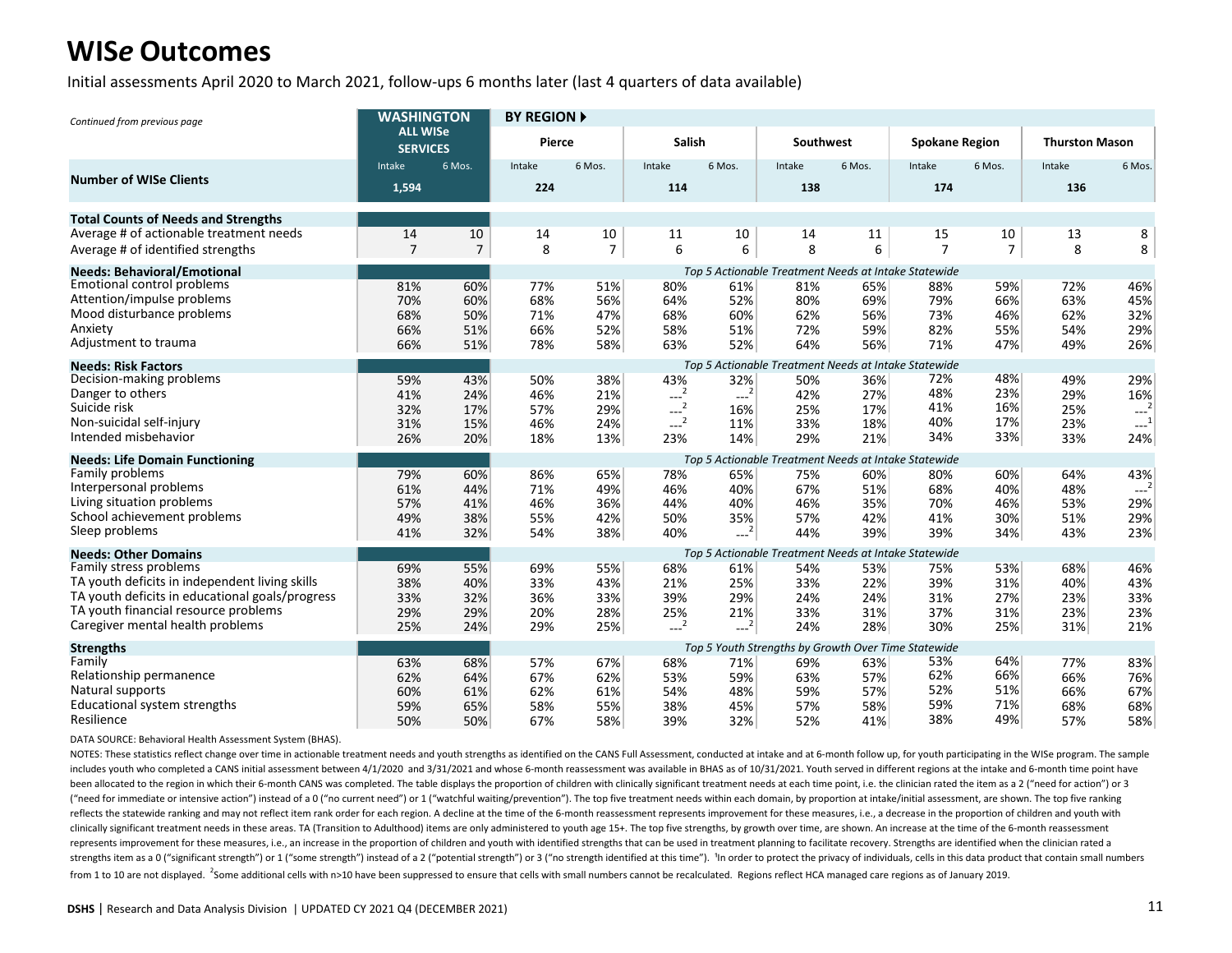# **WIS***e* **and Behavioral Rehabilitation Services (BRS)**

#### **Youth in Both WISe and BRS in the Same Month**

Most Recent 24 Months of Data



SOURCE: ProviderOne data (WISe) and FamLink administrative data (BRS).